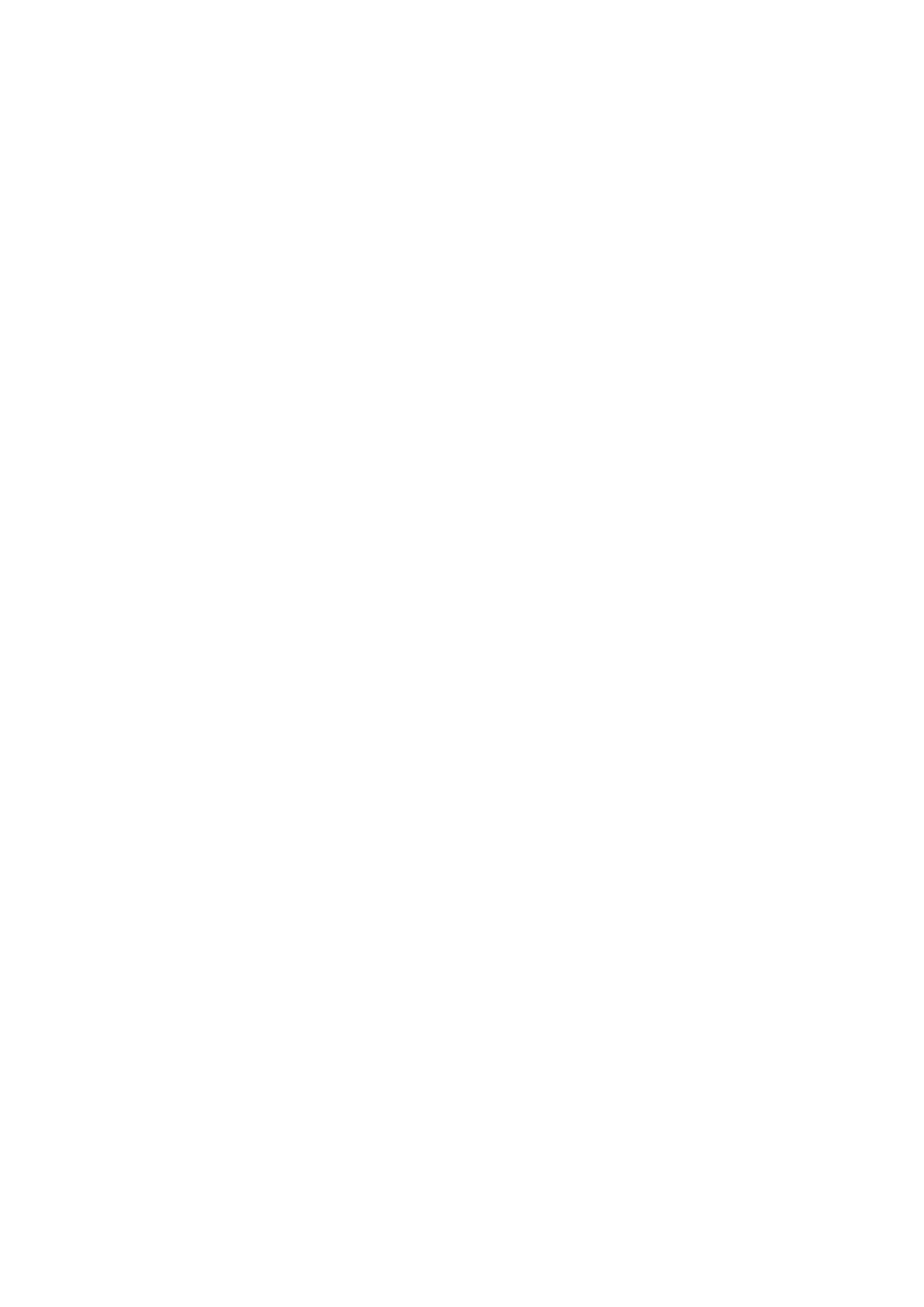# Parables and Riddles in Ancient and Modern Teaching:

*Achilles, a Hare and Two Tortoises*

By Kalman J. Kaplan and Matthew B. Schwartz

Cambridge **Scholars** Publishing

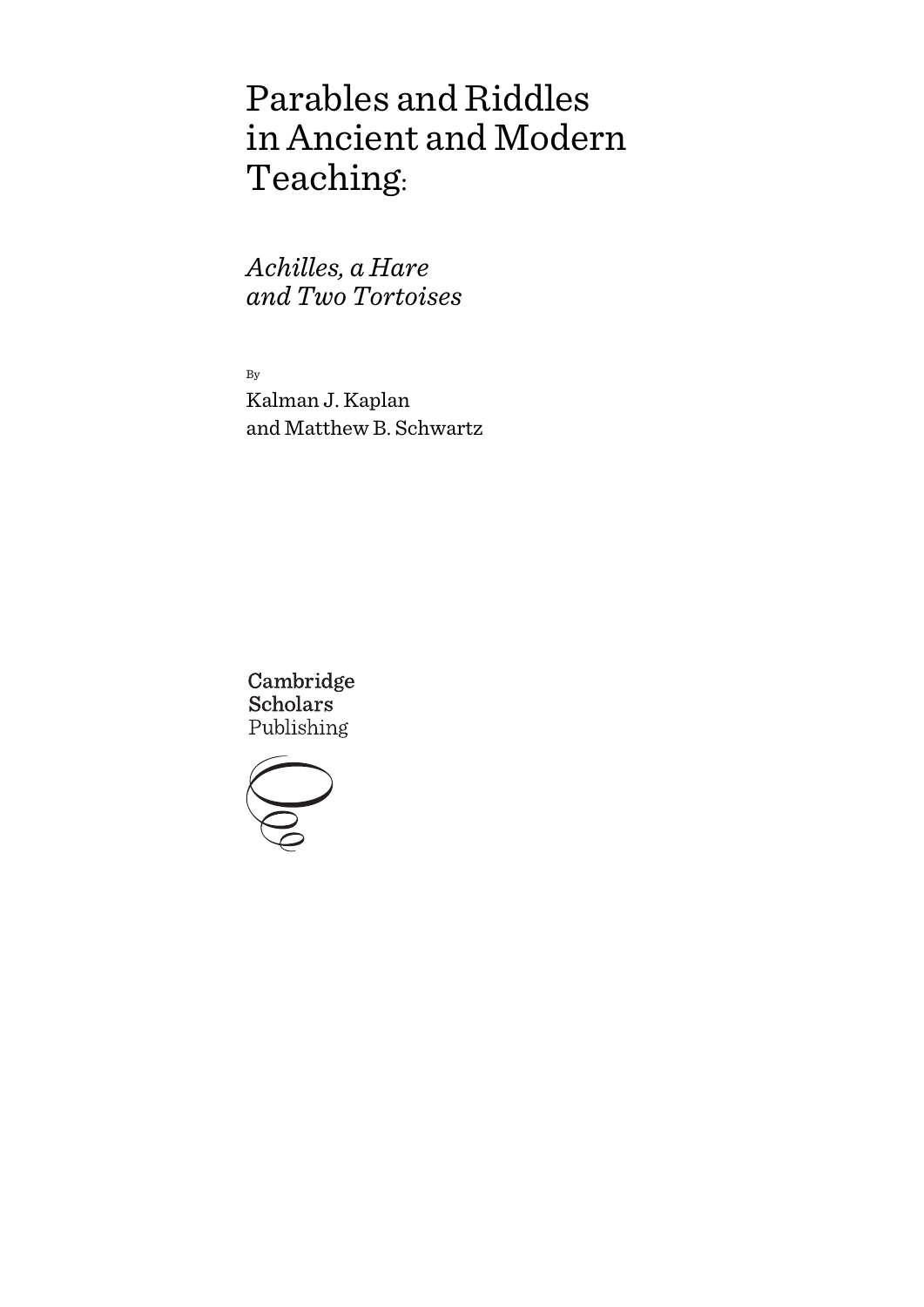Parables and Riddles in Ancient and Modern Teaching: Achilles, a Hare and Two Tortoises

By Kalman J. Kaplan and Matthew B. Schwartz

This book first published 2019

Cambridge Scholars Publishing

Lady Stephenson Library, Newcastle upon Tyne, NE6 2PA, UK

British Library Cataloguing in Publication Data A catalogue record for this book is available from the British Library

Copyright © 2019 by Kalman J. Kaplan and Matthew B. Schwartz

All rights for this book reserved. No part of this book may be reproduced, stored in a retrieval system, or transmitted, in any form or by any means, electronic, mechanical, photocopying, recording or otherwise, without the prior permission of the copyright owner.

ISBN (10): 1-5275-1607-5 ISBN (13): 978-1-5275-1607-6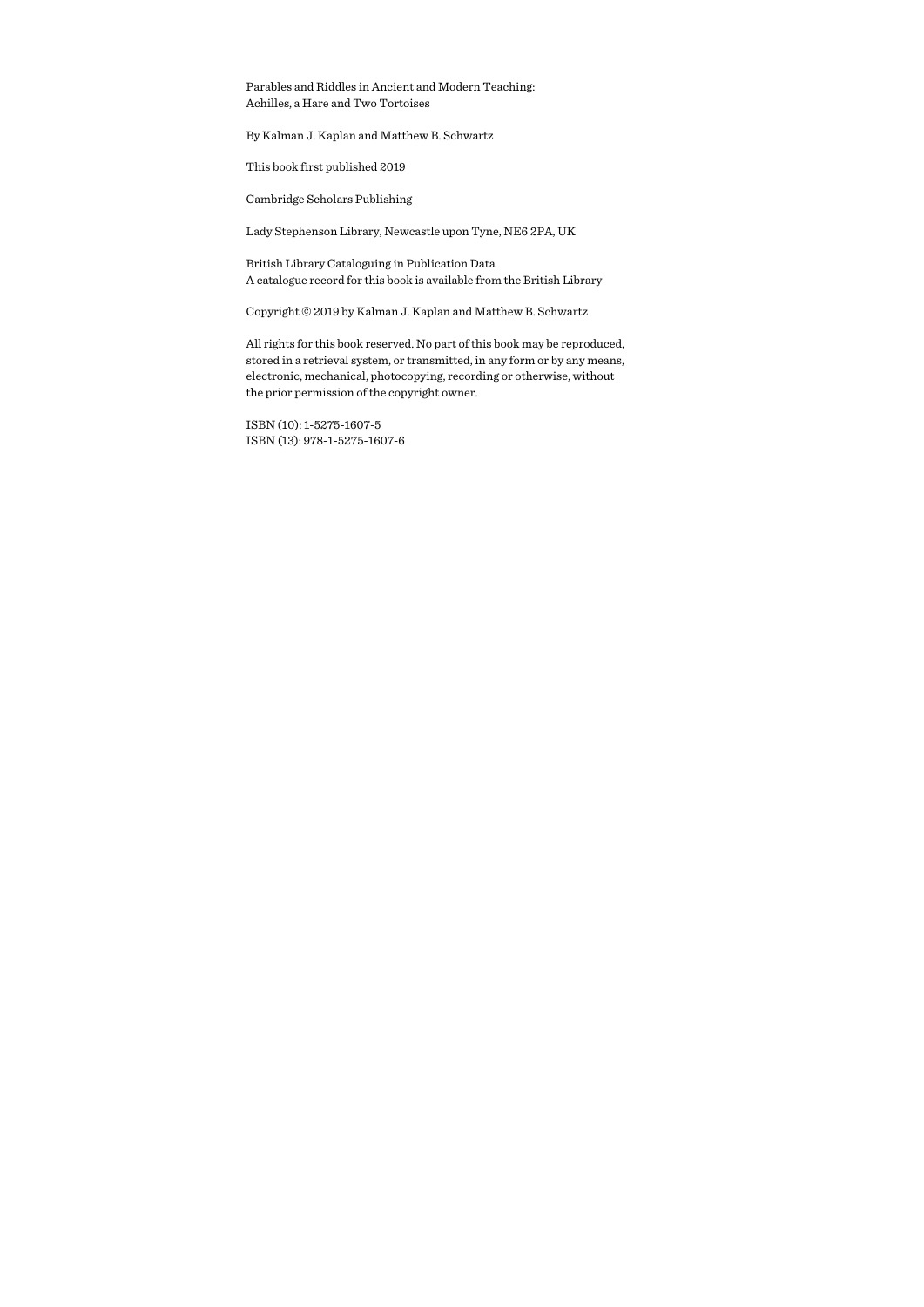The authors dedicate this book to friends and family who have kept alive the tradition of parables to make learning sweet and filling.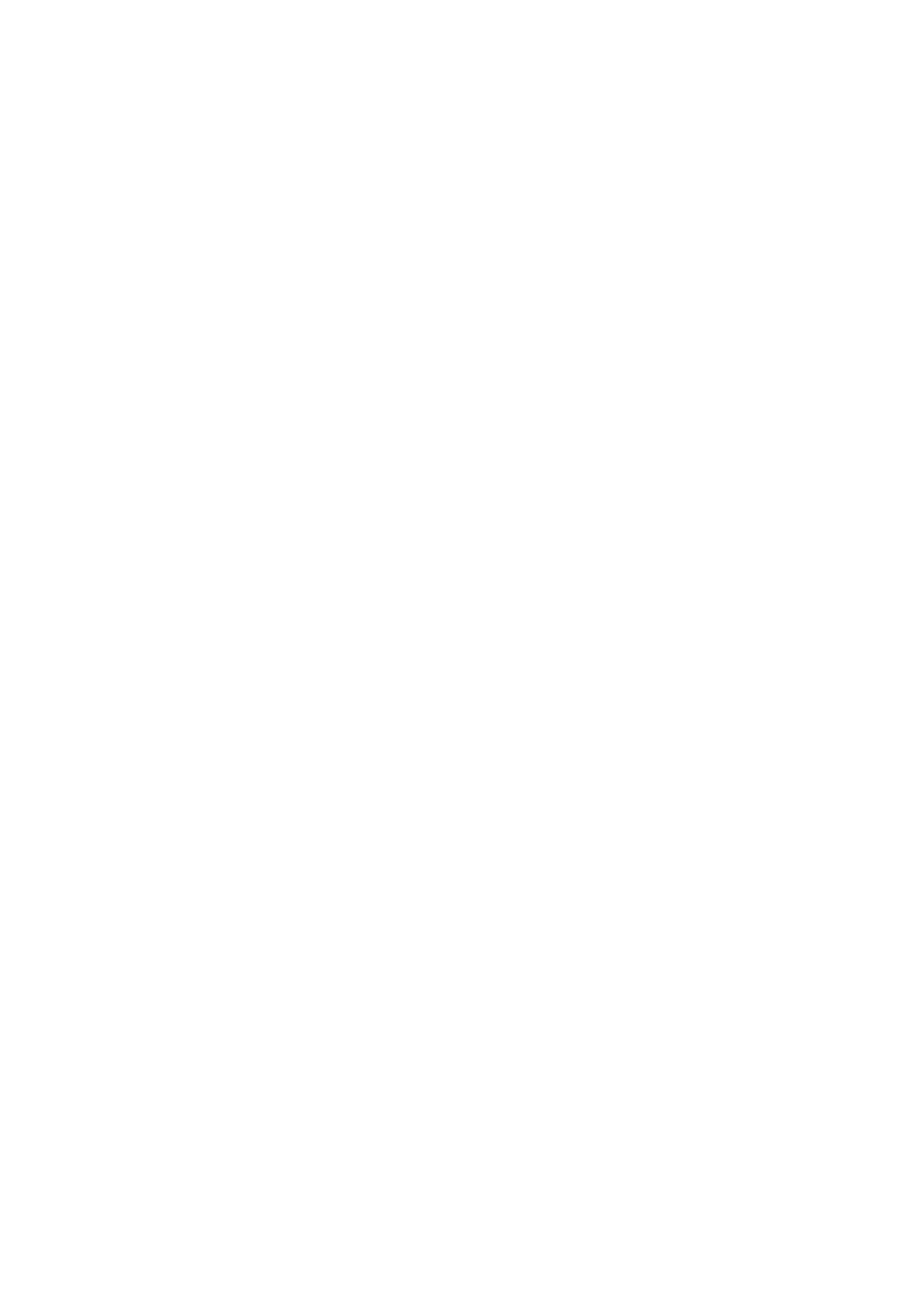## TABLE OF CONTENTS

| By Michael Shapiro, Ph.D.               |  |
|-----------------------------------------|--|
| Achilles, a Hare and Two Tortoises:     |  |
| Riddles                                 |  |
| Parables                                |  |
| Wisdom                                  |  |
| Implications for Contemporary Education |  |
|                                         |  |
|                                         |  |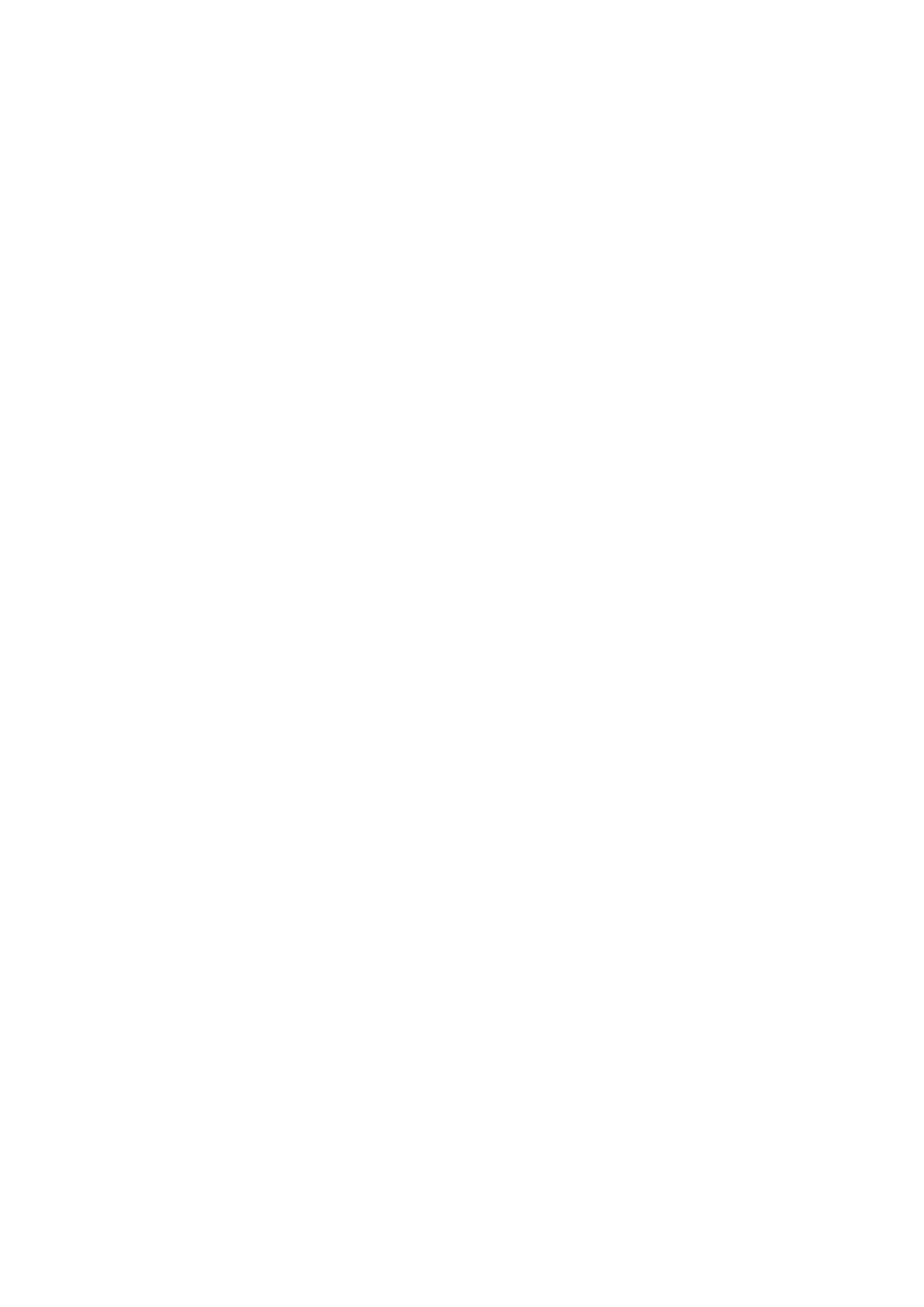## PREFACE

Both parables and riddles represent a welcome change from simple rote presentation of information. Yet the Hebrew Bible distinguishes between a *mashal* or parable, (Ezekiel, 18 f) and a *chida* or riddle (Numbers 12: 6-8). While the former can be edifying, the latter is described as "dark speech."

Certainly not all riddles are sinister. We can probably all remember from childhood riddles designed to arouse our curiosity and delight us. Some are quite harmless.

Question: The harder you try to catch something else, the harder it is to catch me. What am I?

Answer: Your breath.

Here is another one:

Question; I have no wings; yet I do fly; I have no eyes, yet I do cry. Sometimes low and sometimes high.; If I get too heavy, I will drop by. What am I? Answer: A cloud.

However, some riddles are quite dark. Consider the riddle posed to Oedipus by the Sphinx (a winged beast with the head of a woman and the body of a lion) who pounces on and devours all who cannot answer her riddle: "What has one voice, and goes on four legs in the morning, two legs in the afternoon, and three legs in the evening?" The answer Oedipus is purported to give is "man, who goes on all fours as a baby, who walks upright in the prime of his life, and who hobbles with a stick in old age." Correctly answering this riddle ends the tyranny of the Sphinx who throws herself over a precipice. But consider the result Oedipus is rewarded with an incestuous marriage to his widowed mother, blurring the demarcation line separating one generation from the next, a separation important and indeed essential to the biblical mind.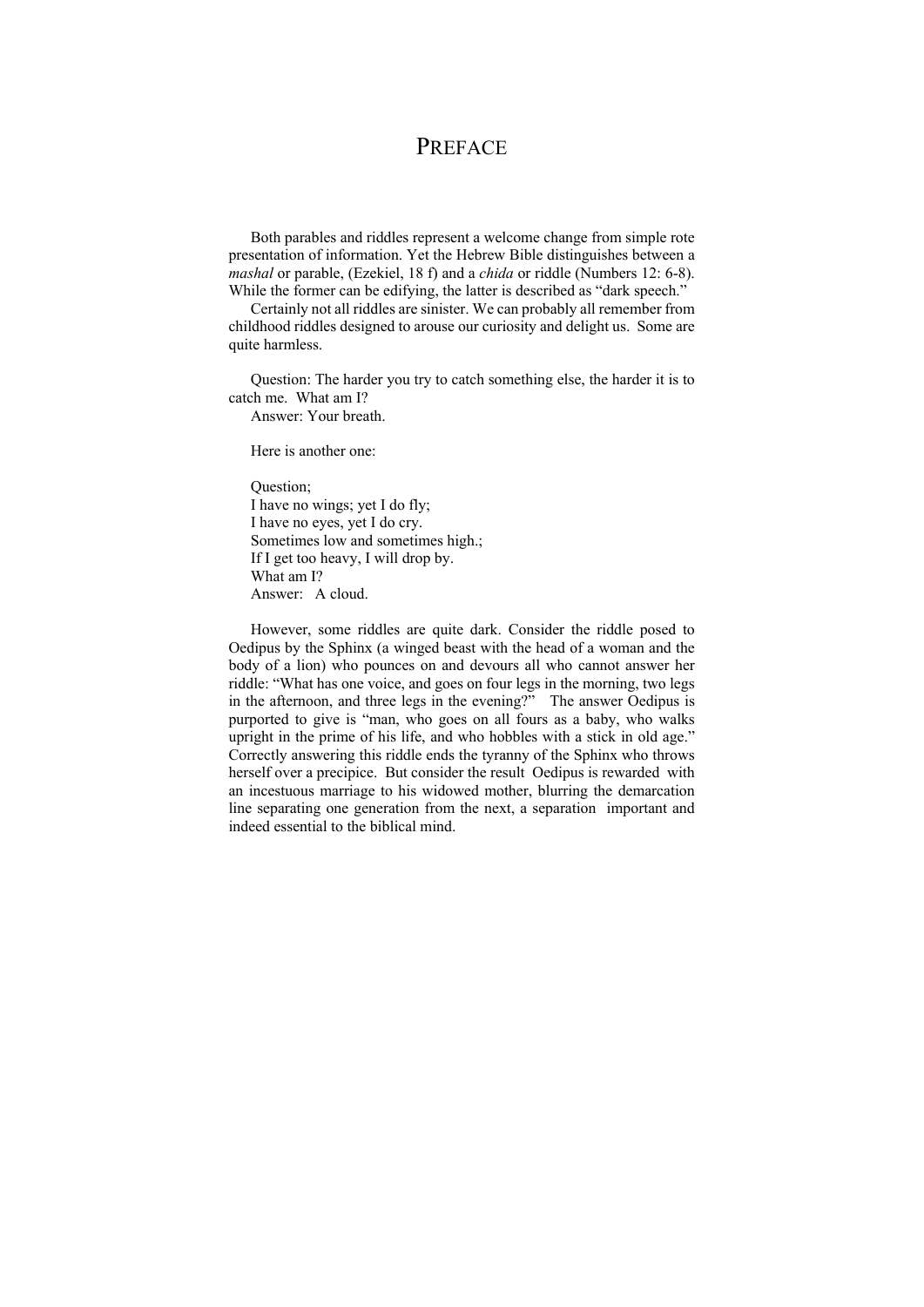#### x Preface

In other words, the recipient of a riddle often seems damned if he answers it incorrectly, and maybe more so, if he answers the riddle correctly. The very answer Oedipus gives implicitly accepts a curvilinear view of the life cycle: the aged is like an infant. But with what life message does the listener walk away?

The parable also differs from simple rote presentation of material. Consider the famous parable of The Boy Who Cried Wolf:

There once was a shepherd boy who was bored as he sat on the hillside watching the village sheep. To amuse himself he took a great breath and sang out, "Wolf! Wolf! The Wolf is chasing the sheep!" The villagers came running up the hill to help the boy drive the wolf away. But when they arrived at the top of the hill, they found no wolf. The boy laughed at the sight of their angry faces. "Don't cry 'wolf', shepherd boy," said the villagers, "when there is no wolf!" But he did it again, with the villagers getting angrier. Later, the shepherd boy saw a REAL wolf prowling about his flock. Alarmed, he leaped to his feet and sang out as loudly as he could, "Wolf! Wolf!" But the villagers thought the shepherd boy was lying yet again and did not come.

 But here there is a compelling life lesson. A habitual liar will not be believed even when he/she is telling the truth.

This book will compare riddles and parables and their presence in ancient Greece and in biblical and post-biblical Israel and the use to what they were put. Many concrete examples will be provided. We will draw implications for modern education, which seems to have become in many ways stagnant. How can we bring life to the learning process? And what are the roles of parables versus riddles in emotional as well as cognitive education, as well as in promoting positive action?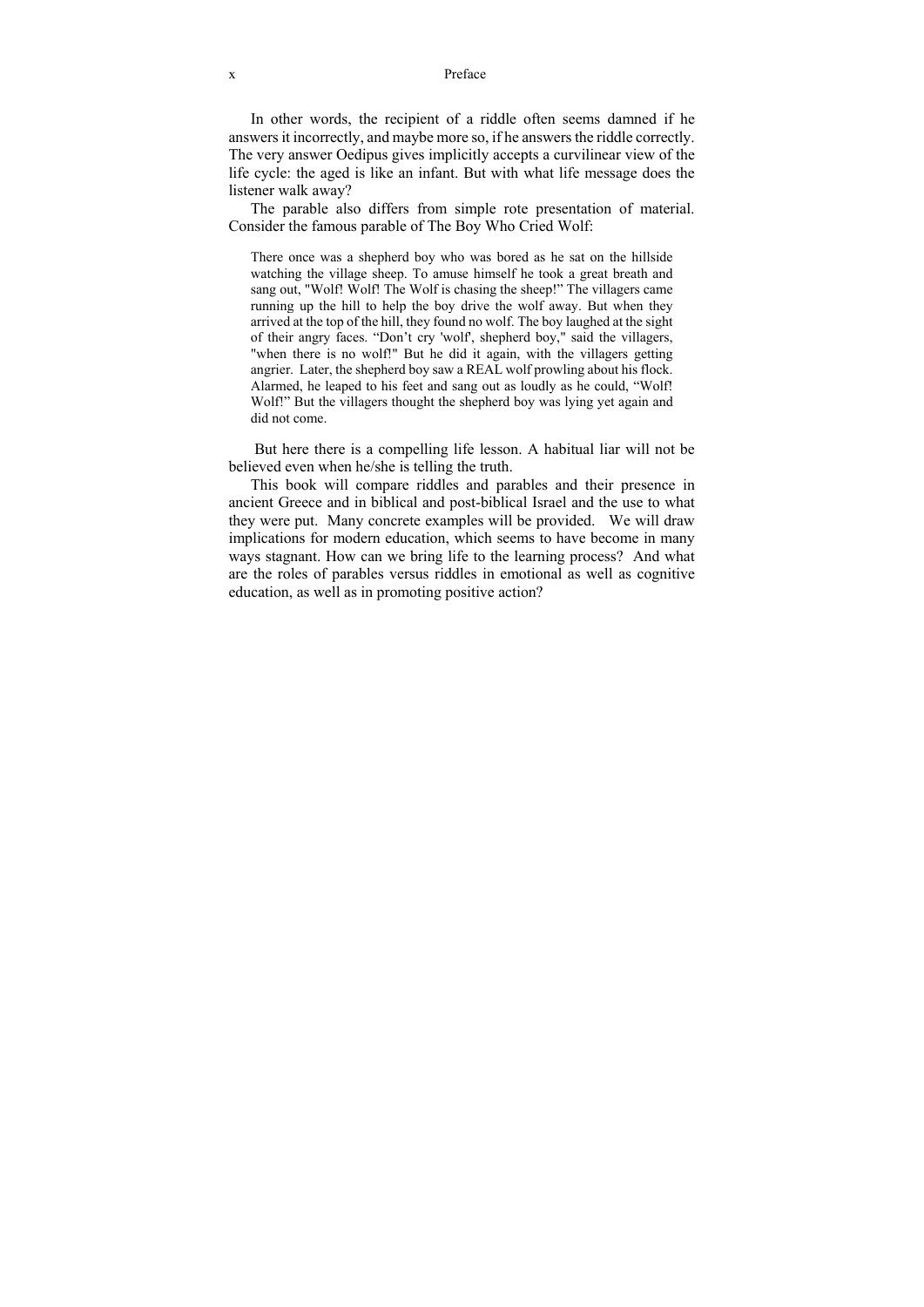## FOREWORD

## BY MICHAEL SHAPIRO, PH.D. FORMER DIRECTOR, PROGRAM IN JEWISH CULTURE AND SOCIETY, UNIVERSITY OF ILLINOIS, URBANA, USA

Once upon a time, courses bearing titles like "The History of Western Civilization" were not uncommon in secular high schools and colleges in North America. These courses generally began with Ancient Greece and segued into Ancient Rome before reaching the Dark or Middle Ages. Sometimes there was a nod to monotheism, the Decalogue, or the Sermon on the Mount, but on the whole little attention was paid to the shaping influence of Judaism and Christianity on early Western Civilization. I am speaking, of course, of secular schools, for Jewish or Christian schools readily acknowledged Ancient Israelites and Early Christians as contributors to Western Civilization.

One wonders why those two ancient civilizations were so neglected by our secular educators. Was it because they originated in Asia Minor and became worthy of consideration only after taking root in Europe? Were they ruled out in the United States for being religions and therefore threatening to breach the quasi-Constitutional barrier between Church and State? Did the Ancient Israelites, who were the precursors of the early Christians, suffer in the popular American imagination from "an image problem"? That is to say, instead of being seen as founders of civic institutions worthy of study by the younger citizens of a democratic republic, Israelites (some of whom became early Christians) may have been perceived as nomadic wanderers, sometimes at war with neighboring peoples, sometimes overwhelmed by regional superpowers, and sometimes obsessed with ritual sacrifices and spectacular miracles? By contrast, the Athenians of the Fifth Century BCE were seen as participating in a direct democracy (although not if they were slaves or women), living under the enlightened leadership of Pericles, and fighting wars to preserve their freedom. They also had the good sense to consign their gods to mythology and their sacrificial rites to Homeric antiquity, while they learned philosophy from Socrates, Plato, and Aristotle and watched tragedies by Aeschylus, Sophocles and Euripides.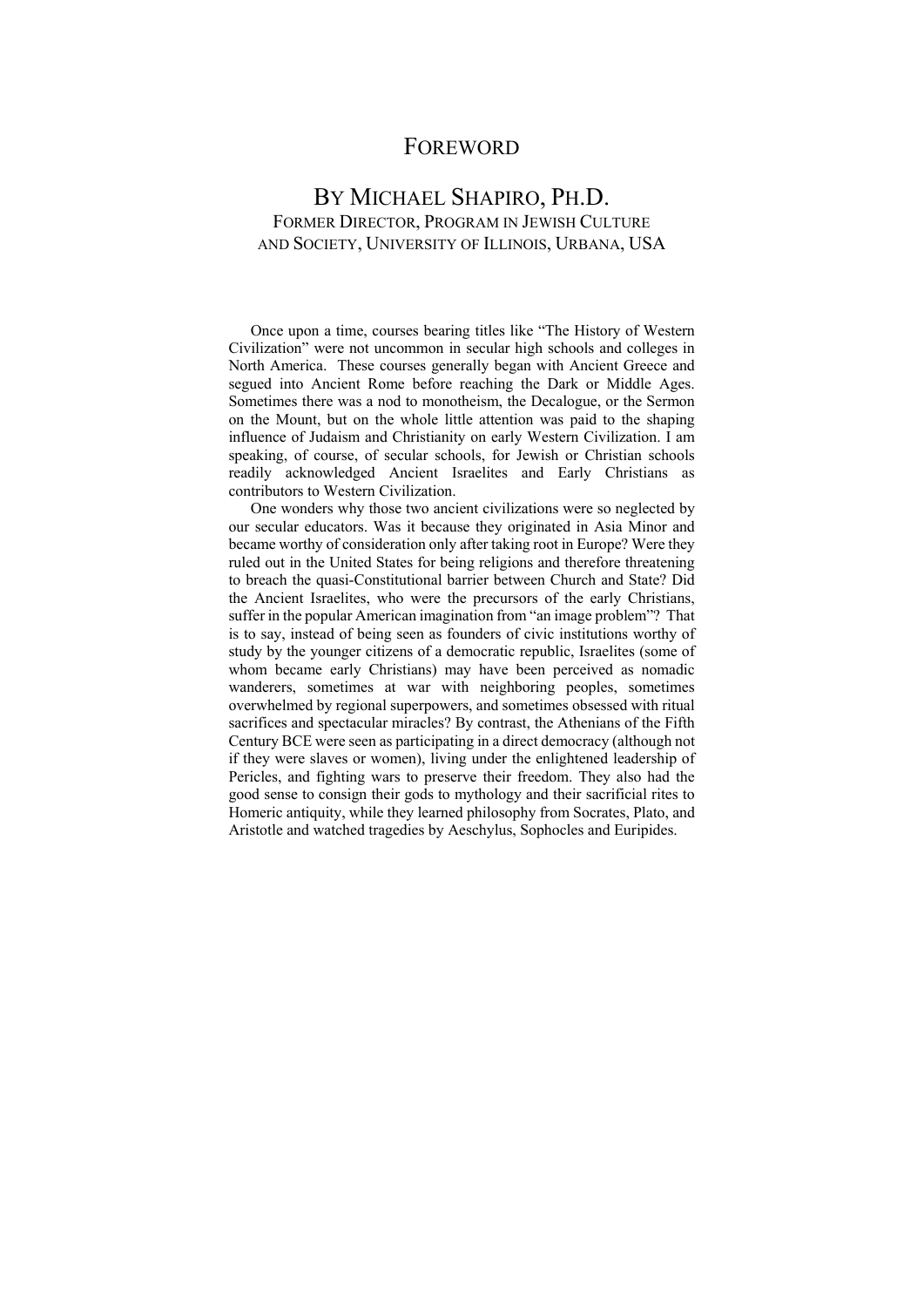#### xii Foreword

Kaplan and Schwartz challenge the exalted status of Ancient Greek culture as the starting point of Western civilization and do so in a most surprising way: by contrasting two vehicles for intellectual discourse—the Greek riddle and the Biblical parable. While the authors provide enough examples of both vehicles for readers to gauge their relative value, the authors' own judgment is clear and unequivocal. Greek riddles are a kind of intellectual game; they require, promote and celebrate mental acuity but rarely impart useful information or insight, and generally imply the helplessness of the human mind in the face of an inscrutable world. By contrast, Biblical parables address complex ethical problems with insight and tact, and often convey practical human wisdom clothed in engaging narratives. For example, whereas the Greek Seer Tereisias responds to Oedipus's plight with tormenting riddles that do nothing to help him deal with the crisis at hand, the Israelite prophet Nathan presents King David with an incriminating parable but then directs him to an ethical pathway out of his situation.

Kaplan and Schwartz see the differences between riddles and parables as symptomatic of deeper cultural differences between a narrow Greek rationalism and a more broadly based Israelite culture. (They also argue that these differences are embedded in profoundly different pedagogical styles in our own day.) If Greek riddles and Biblical parables are, indeed, as representative of the values of their respective cultures as Kaplan and Schwartz claim, then a reevaluation of the influence of Ancient Greek civilization as compared to that of biblical and post-biblical Israel on the development of our own culture seems long overdue.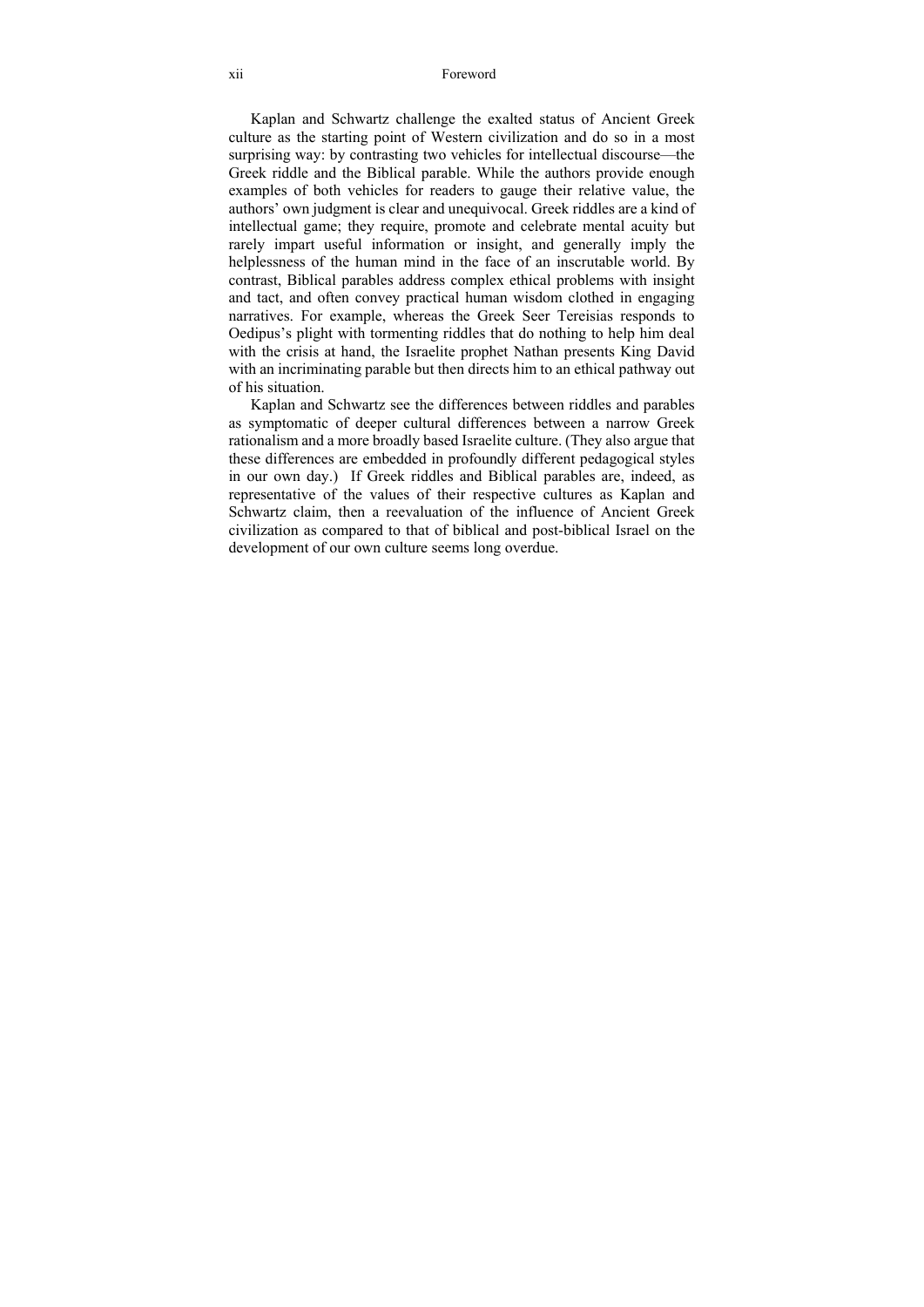## CHAPTER ONE

## ACHILLES, A HARE AND TWO TORTOISES

Truth, naked and cold, had been turned away from every door in the village. Her nakedness frightened the people. When Parable found her, she was huddled in a corner, shivering and hungry. Taking pity on her, Parable gathered her up and took her home. There, she dressed Truth in story, warmed her and sent her out again. Clothed in story, Truth knocked again at the doors and was readily welcomed into the villagers' houses. They invited her to eat at their tables and warm herself by their fires.

Ever since that time, Truth and Parable have gone hand in hand and they are made welcome wherever they go. "And do you see," concluded the Preacher of Dubno, "I do not change the truth, nor try to hide it within my stories. I merely dress it up in beautiful clothing so that people will welcome it into their hearts" (Baltuck, 1995, p. 71).

This book is about the difference between parables and riddles, really between different views of wisdom, different definitions of it, and different attitudes towards its desirability. Both parables and riddles go beyond a tedious rote presentation of facts. Yet there is a major difference. Parables transmit an underlying insightful message in a way that will not be rejected. Riddles, in contrast, are largely unintelligible. They leave one helpless, without any life-lesson that can be derived.

Consider the famous riddle of Rumpelstiltskin which is not Greek at all, but illustrates our point. We follow the Grimm Brothers' version.

*A poor miller had a beautiful daughter. Once he had occasion to speak to the king and, to give himself an air of importance, boasted that his daughter could spin straw into gold. The king ordered the miller to bring the girl to the palace. If she succeeded, he would make her his queen; if not, she would be put to death. The next day the girl came and was placed in a room full of straw and ordered to spin the straw into gold. The poor girl, of course, had no idea what to do. Suddenly the door opened, and a little man stepped into the room. Learning of the girl's dilemma, the little man asked, "What will you give me if I spin this straw into gold?" The girl volunteered her necklace, and the little man spun all the straw into gold. The king was thrilled but also greedy. On the next day, he again placed the girl in a room*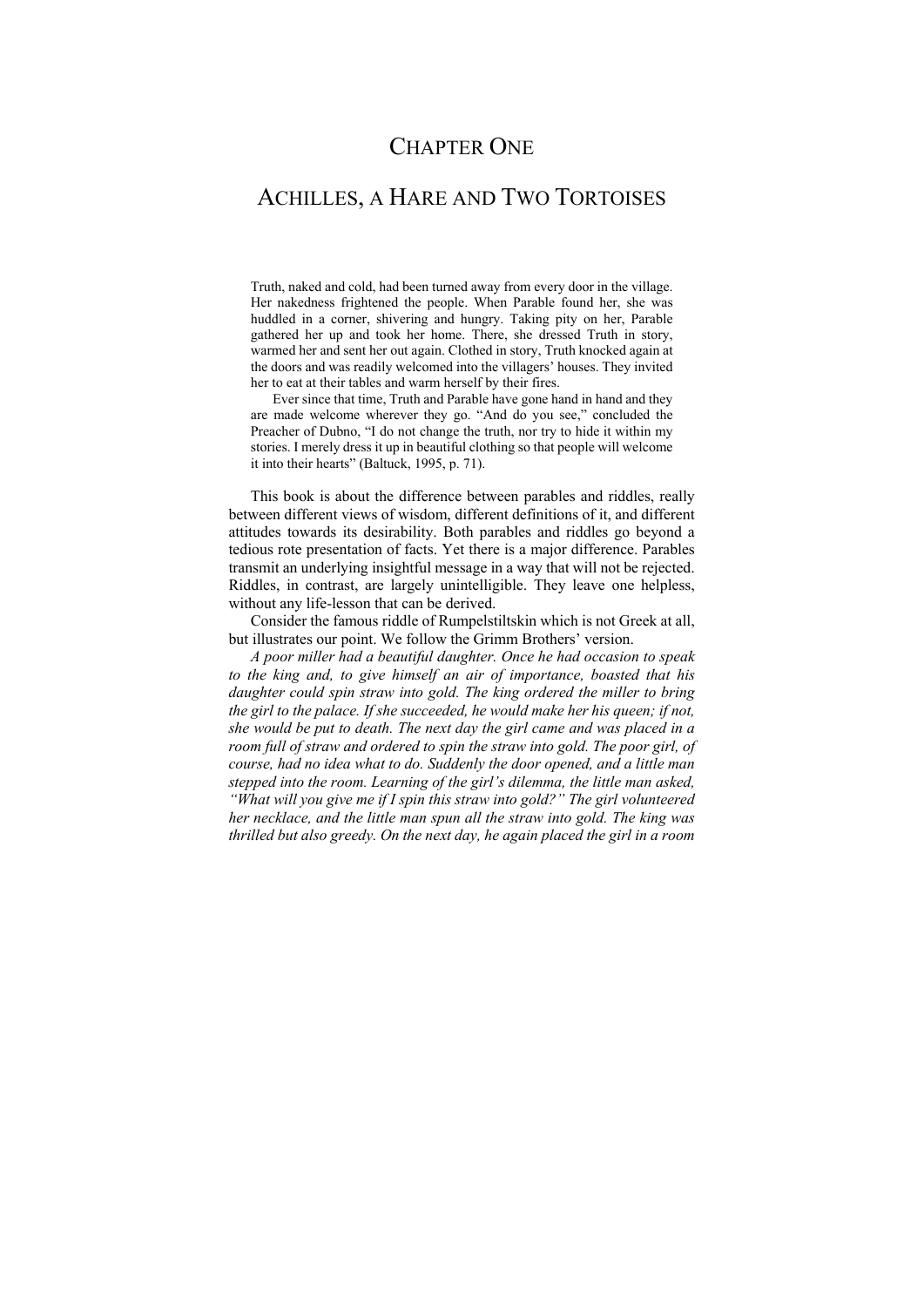#### 2 Chapter One

*full of straw with same demand. Once again the little man appeared and offered to spin the straw into gold in exchange this time for the girl's ring. The greedy king repeated his demand on the third day. Again the little man came, but this time the girl had no more baubles to give him. "Well then," said the little man, "will you promise to give me your first-born child if you become queen?" Desperately frightened, the girl agreed. When the king returned the next day, the room was once more filled with gold, and he married the miller's daughter.* 

*A year later, a beautiful child was born. The queen had quite forgotten the little man, but he came and demanded the child as promised. Terrified, the queen offered him all sorts of wealth but could not dissuade him from demanding the child. She wept so bitterly that the little man finally felt sorry for her. He agreed to give her three days. If she could discover his name, she could keep the child.* 

*For two days, the queen guessed a long list of names but could not discover the true name. On the third day, one of her agents came in and reported that he had passed a little house far away in a forest on a mountain, where he saw a little man dancing around a fire and singing a song that ended with the words, "And little knows the royal dame that Rumpelstiltskin is my name."* 

*When the little man returned on the third day and heard the queen's correct answer, he grew so enraged that he stamped his foot into the ground up to his waist, and then seizing his left leg tore himself apart.* 

The central riddle in the story is the little man's name, but the story contains other characteristic features as well - the magical entry of the little man and his inhuman appearance, the remarkable greed and cruelty of the king, the importance of gold and the lack of decency. There is little to learn from the story unless it is that the world is a frightening and irrationally insecure place. The very people who help you turn out to be your persecutors. A riddle such as this leaves the listener feeling powerless; that there is nothing one can do to escape a terrible situation. Perhaps this is the underlying intent of the riddle.

Contrast this with the famous parable of the Emperor's New Clothes by Hans Christian Andersen.

 *Many years ago, there was an Emperor so exceedingly fond of new clothes that he spent all his money on being well dressed. He cared nothing about reviewing his soldiers, going to the theatre, or going for a ride in his carriage, except to show off his new clothes. He had a coat for every hour of the day, and instead of saying, as one might, about any other ruler, "The King's in council," here they always said, "The Emperor's in his dressing room."*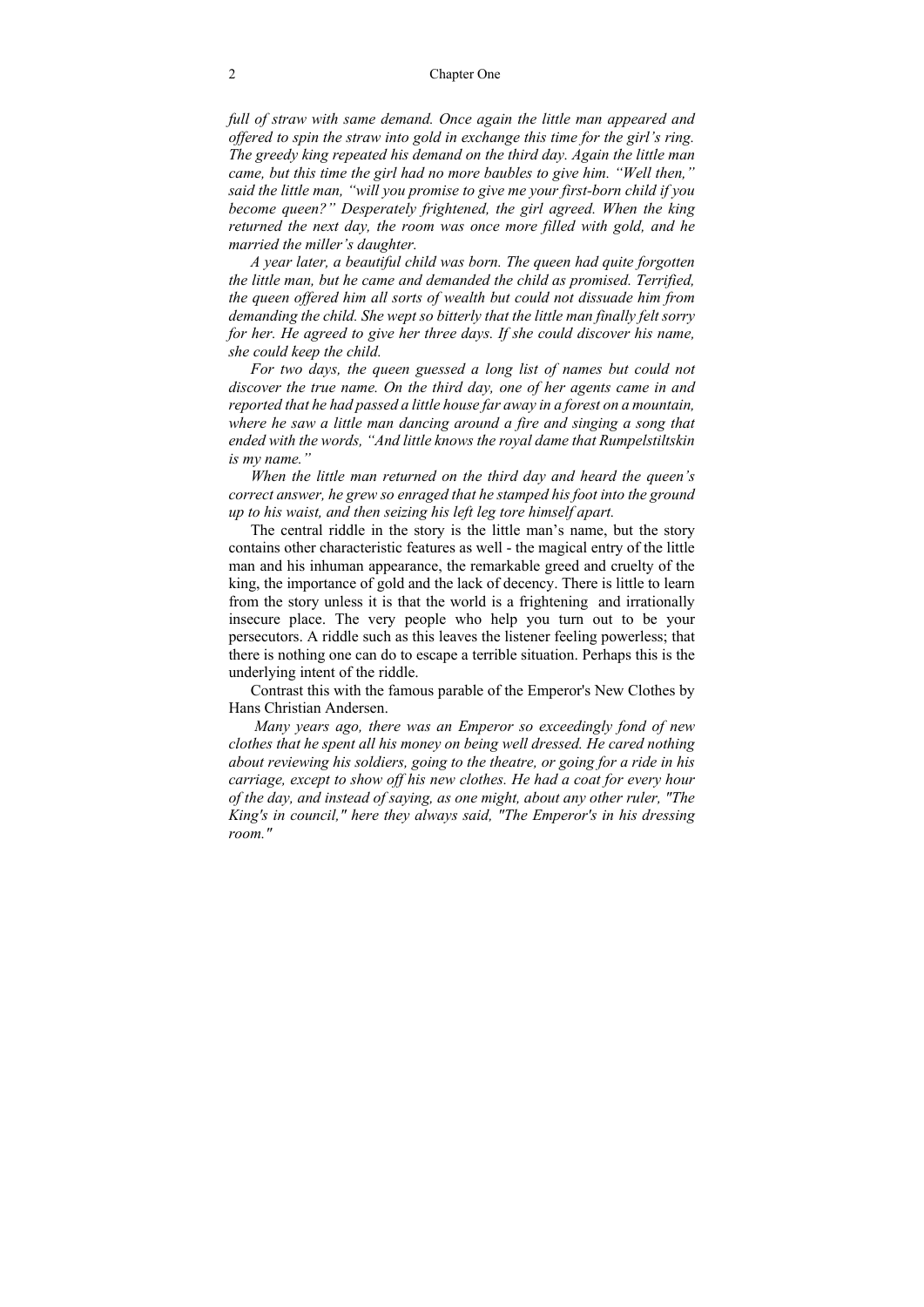*In the great city where he lived, life was always joyous. Every day many strangers came to town, and among them one day came two swindlers. They let it be known they were weavers, and they said they could weave the most magnificent fabrics imaginable. Not only were their colors and patterns uncommonly fine, but clothes made of this cloth had a wonderful way of becoming invisible to anyone who was unfit for his office, or who was unusually stupid.* 

*"Those would be just the clothes for me," thought the Emperor. "If I wore them I would be able to discover which men in my empire are unfit for their posts. And I could tell the wise men from the fools. Yes, I certainly must get some of the stuff woven for me right away." He paid the two swindlers a large sum of money to start work at once.* 

*They set up two looms and pretended to weave, though there was nothing on the looms. All the finest silk and the purest old thread which they demanded went into their traveling bags, while they worked the empty looms far into the night. "I'd like to know how those weavers are getting on with the cloth," the Emperor thought, but he felt slightly uncomfortable when he remembered that those who were unfit for their position would not be able to see the fabric. It couldn't have been that he doubted himself, yet he thought he'd rather send someone else to see how things were going. The whole town knew about the cloth's peculiar power, and all were impatient to find out how stupid their neighbors were.* 

*"I'll send my honest old minister to the weavers," the Emperor decided. "He'll be the best one to tell me how the material looks, for he's a sensible man and no one does his duty better." So the honest old minister went to the room where the two swindlers sat working away at their empty looms. "Heaven help me," he thought as his eyes flew wide open, "I can't see anything at all." But he did not say so.* 

*Both the swindlers begged him to be so kind as to come near to approve the excellent pattern, the beautiful colors. They pointed to the empty looms, and the poor old minister stared as hard as he dared. He couldn't see anything, because there was nothing to see. "Heaven have mercy," he thought. "Can it be that I'm a fool? I'd have never guessed it, and not a soul must know. Am I unfit to be the minister? It would never do to let on that I can't see the cloth."* 

*"Don't hesitate to tell us what you think of it," said one of the weavers.* 

*"Oh, it's beautiful-it's enchanting." The old minister peered through his spectacles. "Such a pattern, what colors!" I'll be sure to tell the Emperor how delighted I am with it."* 

*"We're pleased to hear that," the swindlers said. They proceeded to name all the colors and to explain the intricate pattern. The old minister*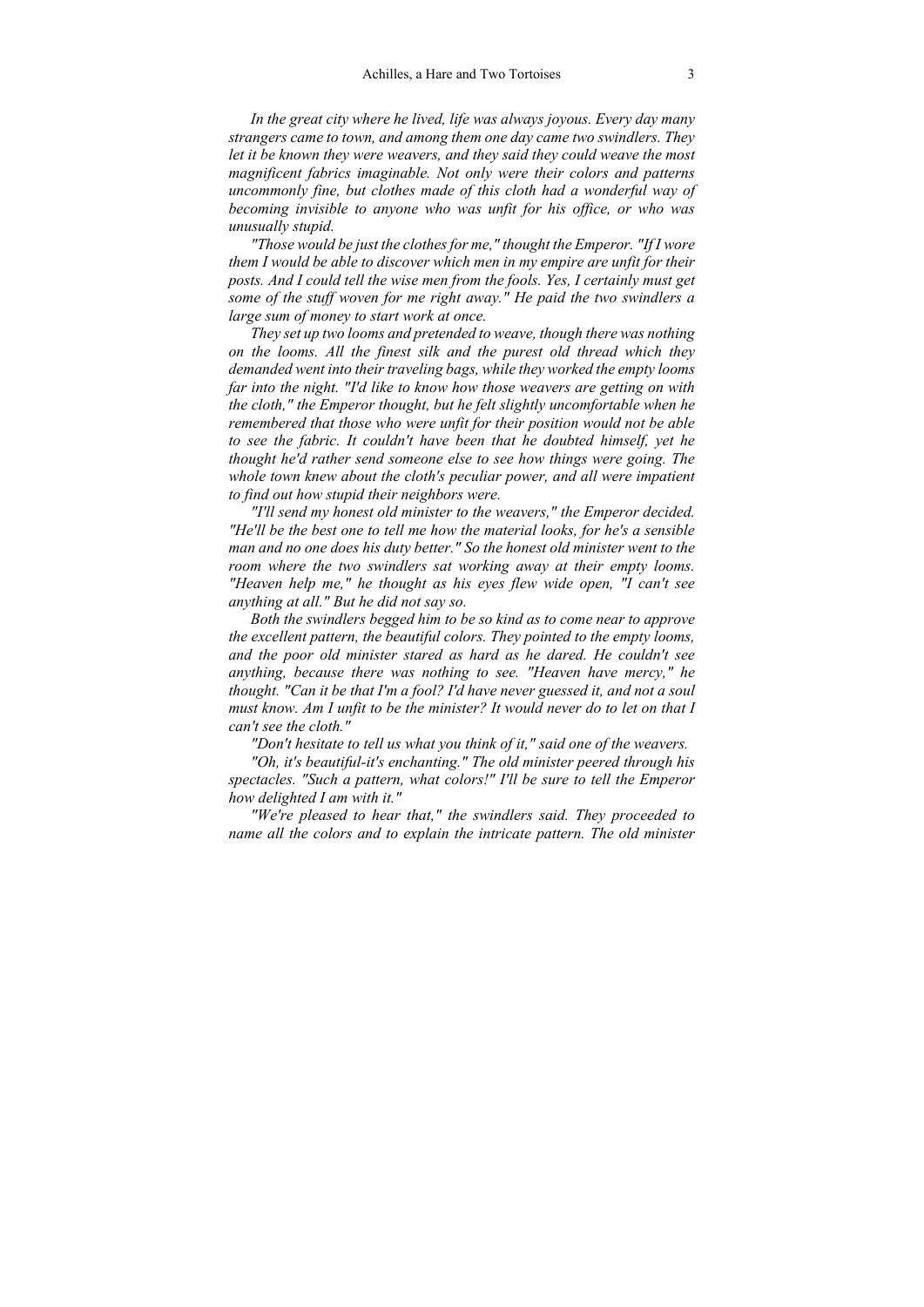#### 4 Chapter One

*paid the closest attention, so that he could tell it all to the Emperor. And so he did.* 

*The swindlers at once asked for more money, more silk and gold thread, to get on with the weaving. But it all went into their pockets. Not a thread went into the looms, though they worked at their weaving as hard as ever.* 

*The Emperor presently sent another trustworthy official to see how the work progressed and how soon it would be ready. The same thing happened to him that had happened to the minister. He looked and he looked, but as there was nothing to see in the looms he couldn't see anything. "Isn't it a beautiful piece of goods?" the swindlers asked him, as they displayed and described their imaginary pattern.* 

*"I know I'm not stupid," the man thought, "so it must be that I'm unworthy of my good office. That's strange. I mustn't let anyone find it out, though." So he praised the material he did not see. He declared he was delighted with the beautiful colors and the exquisite pattern. To the Emperor he said, "It held me spellbound."* 

*All the town was talking of this splendid cloth, and the Emperor wanted to see it for himself while it was still in the looms. Attended by a band of chosen men, among whom were his two old trusted officials-the ones who had been to the weavers-he set out to see the two swindlers. He found them weaving with might and main, but without a thread in their looms.* 

*"Magnificent," said the two officials already duped. "Just look, Your Majesty, what colors! What a design!" They pointed to the empty looms, each supposing that the others could see the stuff.* 

*"What's this?" thought the Emperor. "I can't see anything. This is terrible!* 

*Am I a fool? Am I unfit to be the Emperor? What a thing to happen to me of all people! - Oh! It's very pretty," he said. "It has my highest approval." And he nodded approbation at the empty loom. Nothing could make him say that he couldn't see anything.* 

*His whole retinue stared and stared. One saw no more than another, but they all joined the Emperor in exclaiming, "Oh! It's very pretty," and they advised him to wear clothes made of this wonderful cloth especially for the great procession he was soon to lead. "Magnificent! Excellent! Unsurpassed!" were bandied from mouth to mouth, and everyone did his best to seem well pleased. The Emperor gave each of the swindlers a cross to wear in his buttonhole, and the title of Sir Weaver. Before the procession the swindlers sat up all night and burned more than six candles, to show how busy they were finishing the Emperor's new clothes. They pretended to take the cloth off the loom. They made cuts in the air with huge scissors. And at last they said, "Now the Emperor's new clothes are ready for him."*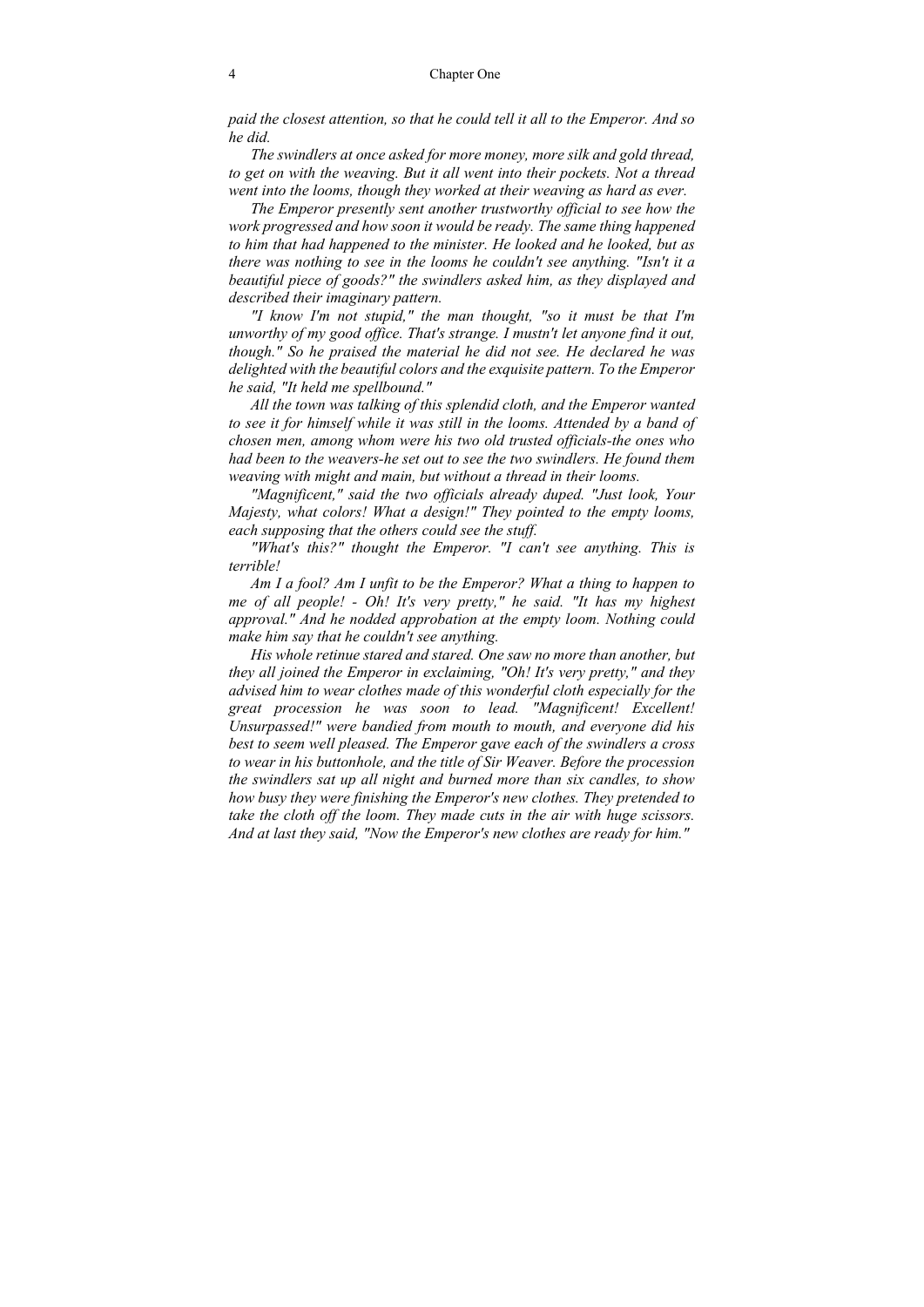*Then the Emperor himself came with his noblest noblemen, and the swindlers each raised an arm as if they were holding something. They said, "These are the trousers, here's the coat, and this is the mantle," naming each garment. "All of them are as light as a spider web. One would almost think he had nothing on, but that's what makes them so fine."* 

*"Exactly," all the noblemen agreed, though they could see nothing, for there was nothing to see. "If Your Imperial Majesty will condescend to take your clothes off," said the swindlers, "we will help you on with your new ones here in front of the long mirror."* 

*The Emperor undressed, and the swindlers pretended to put his new clothes on him, one garment after another. They took him around the waist and seemed to be fastening something - that was his train-as the Emperor turned round and round before the looking glass. "How well Your Majesty's new clothes look. Aren't they becoming!" He heard on all sides, "That pattern, so perfect! Those colors, so suitable! It is a magnificent outfit."* 

*Then the minister of public processions announced: "Your Majesty's canopy is waiting outside." "Well, I'm supposed to be ready," the Emperor said, and turned again for one last look in the mirror. "It is a remarkable fit, isn't it?" He seemed to regard his costume with the greatest interest. The noblemen who were to carry his train stooped low and reached for the floor as if they were picking up his mantle. Then they pretended to lift and hold it high. They didn't dare admit they had nothing to hold.* 

*So off went the Emperor in procession under his splendid canopy. Everyone in the streets and the windows said, "Oh, how fine are the Emperor's new clothes! Don't they fit him to perfection? And see his long train!" Nobody would confess that he couldn't see anything, for that would prove him either unfit for his position, or a fool. No costume the Emperor had worn before was ever such a complete success.* 

*"But he hasn't got anything on," a little child said. "Did you ever hear such innocent prattle?" said its father. And one person whispered to another what the child had said, "He hasn't anything on. A child says he hasn't anything on." "But he hasn't got anything on!" the whole town cried out at last.* 

*The Emperor shivered, for he suspected they were right. But he thought, "This procession has got to go on." So he walked more proudly than ever, as his noblemen held high the train that wasn't there at all.* 

This parable has a strong moral. Do not be governed by social pressures which violate reality. Many things which are untrue are paraded as reality by people who do not want to seem out of touch with the prevailing world view, no matter how erroneous it is. This parable teaches the reader to value the truth above what in this case is erroneous social conformity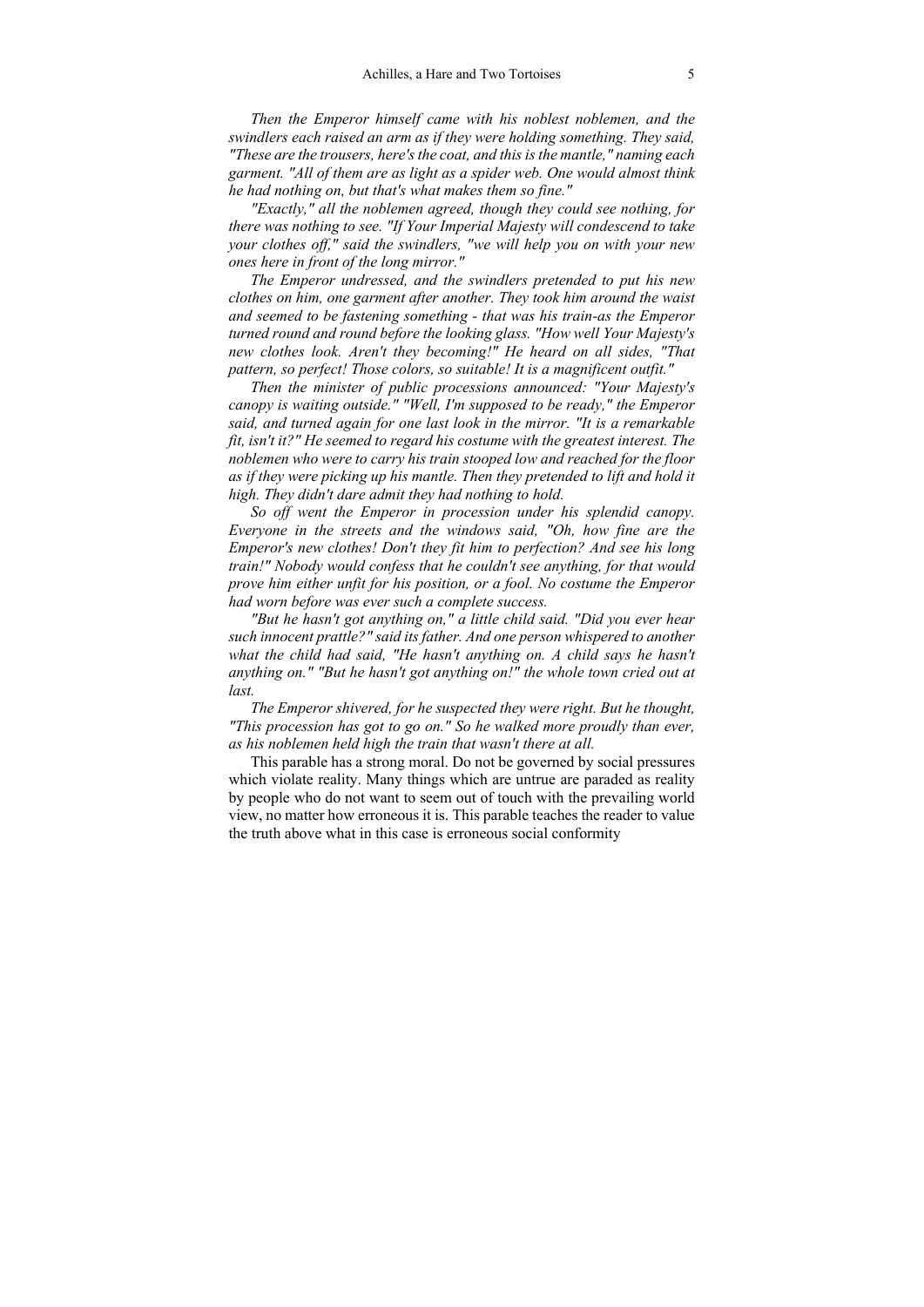Let us compare the riddle of Rumpelstiltskin and the parable of the Emperor's New Clothes. The saving knowledge of the dwarf's name comes only by chance. The knowledge of the nudity of the Emperor comes from a little boy who makes up his own mind and is not overwhelmed by social pressure.

The wide use of riddles and of riddling language in ancient Greek stories and writings, especially by oracles and prophets, is puzzling. Why don't they speak clearly? Perhaps this practice reflects a world they saw as filled with riddles and uncertainties. The gods themselves were unreliable, unpredictable and even criminally vicious, certainly not a force for harmony and stability. The world itself, as Hesiod described it, began in *Chaos.* Neither clear expression, nor wisdom nor morality were necessarily good or beneficial to people.

Parables allow one to extract meaning from events. Riddles attack the very idea of meaning and knowledge altogether. Biblical history does not block interpretation but gives it meaning and structure. History without a God and a divine purpose can be interpreted as having no structure, a riddle whose meaning we do not know. Biblical people do not feel unwanted as Oedipus did. The person who sees him/herself as created in the image of God is not a tragic figure. In the Biblical story, it is God Who has breathed life into human beings and has sustained them. God controls breath, in contrast to Zeno, the Stoic philosopher who, according to writer Diogenes Laertius, held his breath until he died

In a study of the ancient Oracle of Delphi, H. W. Parke and D. Wormell (1956) discuss several of the oracle's pronouncements regarding wisdom, wealth, piety and happiness. These authors were probably not aware of a passage in the Mishna that more or less parallels their discussion but that points up some subtle but sharp differences between Talmudic and Greek approaches in these matters. Though both Greek and Jewish literatures sought and respected wisdom, their approaches were very different.

In his probing discussion of the non-informative aspect of Apollo's speech, Bruce Heiden (2005) suggests that perhaps Apollo's noncommunicative oracles served another purpose. He cites Sophocles fragment 771 in this regard.

And I thoroughly understand that the god is this way: To the wise, always a poser of riddles in divine speech, but to the foolish a teacher of lessons, trivial and concise.

Heiden goes on to argue that "the different addressees for whom Apollo's speeches are either lessons or riddles do not exercise different linguistic competencies, but different degrees of wisdom, and the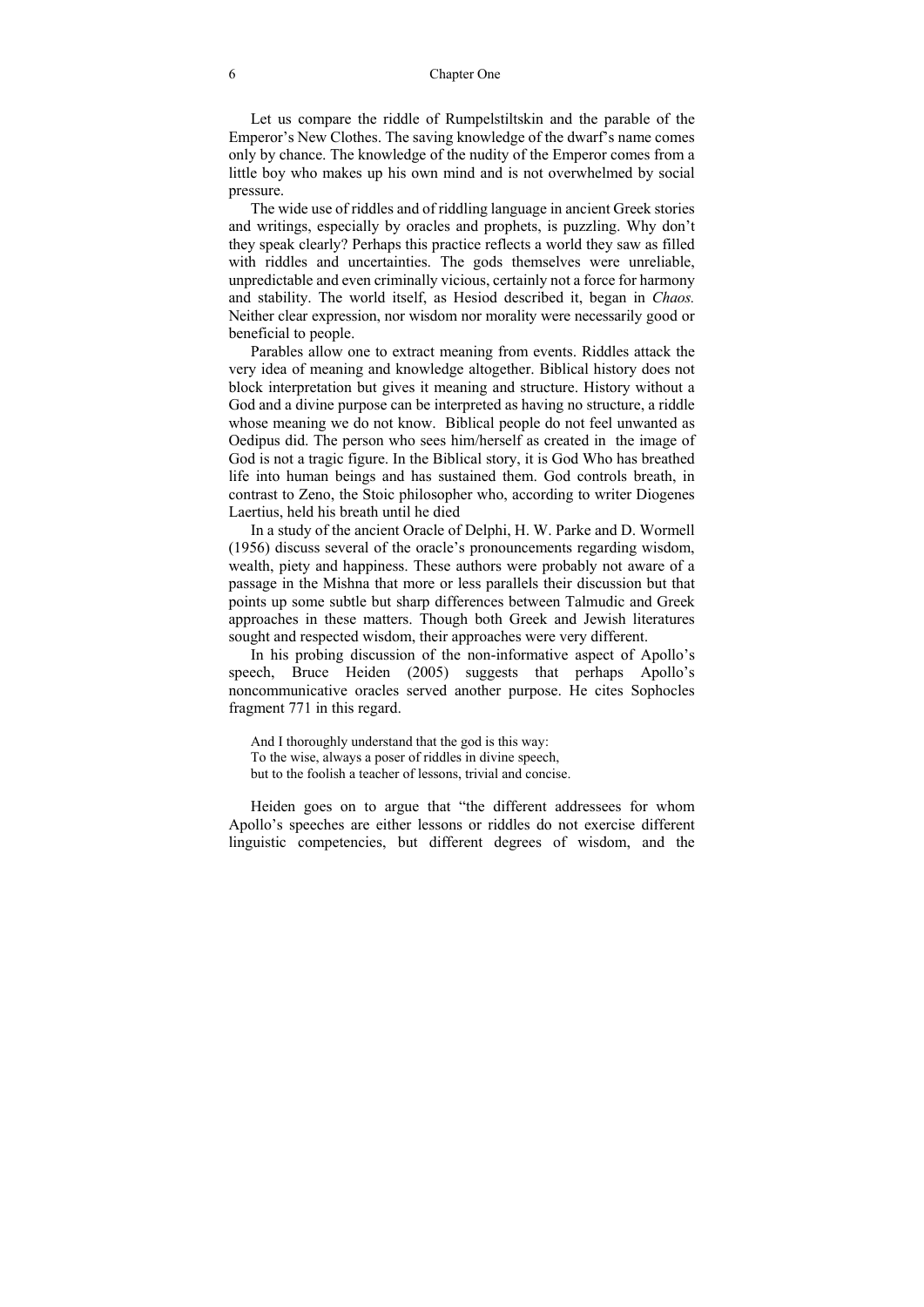acquisition of the positive meaning of the teaching surprisingly accords with stupidity, while the riddle, whose characteristic is denial of meaning, accords with positive wisdom." (pp. 236-7).

For the classicist E. R. Dodds (1973), "Oedipus is a kind of symbol of the human intelligence which cannot rest until it has solved all the riddles – even the last riddle, to which the answer is that human happiness is built on an illusion." To the Greek thinker, life itself was a riddle, but not a pleasant one. He could not have real knowledge nor was there any stability nor security. In a sense, the world remains the Chaos which Hesiod says it was at its beginning. No matter what one accomplished, or gained in life, he could never let himself be happy, because tomorrow it might all be gone. This contrasts notably with the Bible's description of Abraham at the end of his life as being "satisfied with days."

These are extraordinary observations, with chilling implications for education. We can agree that rote teaching and learning can indeed be tiresome. Yet the Greek curative can be even worse, destructive and entrapping riddling, actually obfuscation, which can hide and deny meaning. But the ancient Greeks seem to see this as the mark of positive wisdom. In contrast, they see presentation of positive meaning which can be useful in one's life as simple-minded.

This view seems totally at odds and indeed repugnant to the biblical understanding that wisdom contains positive meaning and is useful and informational. But does it have to be rote teaching and learning, or can it be more creative? Can it take the form of a parable to both evoke interest and evade a person's cognitive and emotional defenses? As a backdrop to this discussion, it is imperative to distinguish parables and riddles. This distinction is not as easy as it may first appear. Let us begin by examining two similar stories, each involving a race between two figures, a slower and a quicker one. However, the ways in which these stories are treated can begin to illustrate the difference between a parable and a riddle. Zeno of Elea tells of a tortoise and the renowned Greek warrior Achilles, while Aesop tells of a tortoise and a hare. In each case, the tortoise is the slower figure. However, it wins each race, though for very different reasons.

#### **The Tortoise and Achilles**

*The Tortoise challenged Achilles to a race, claiming that he would win as long as Achilles gave him a small head start. Achilles laughed at this, for of course he was a mighty warrior and swift of foot, whereas the Tortoise was heavy and slow.*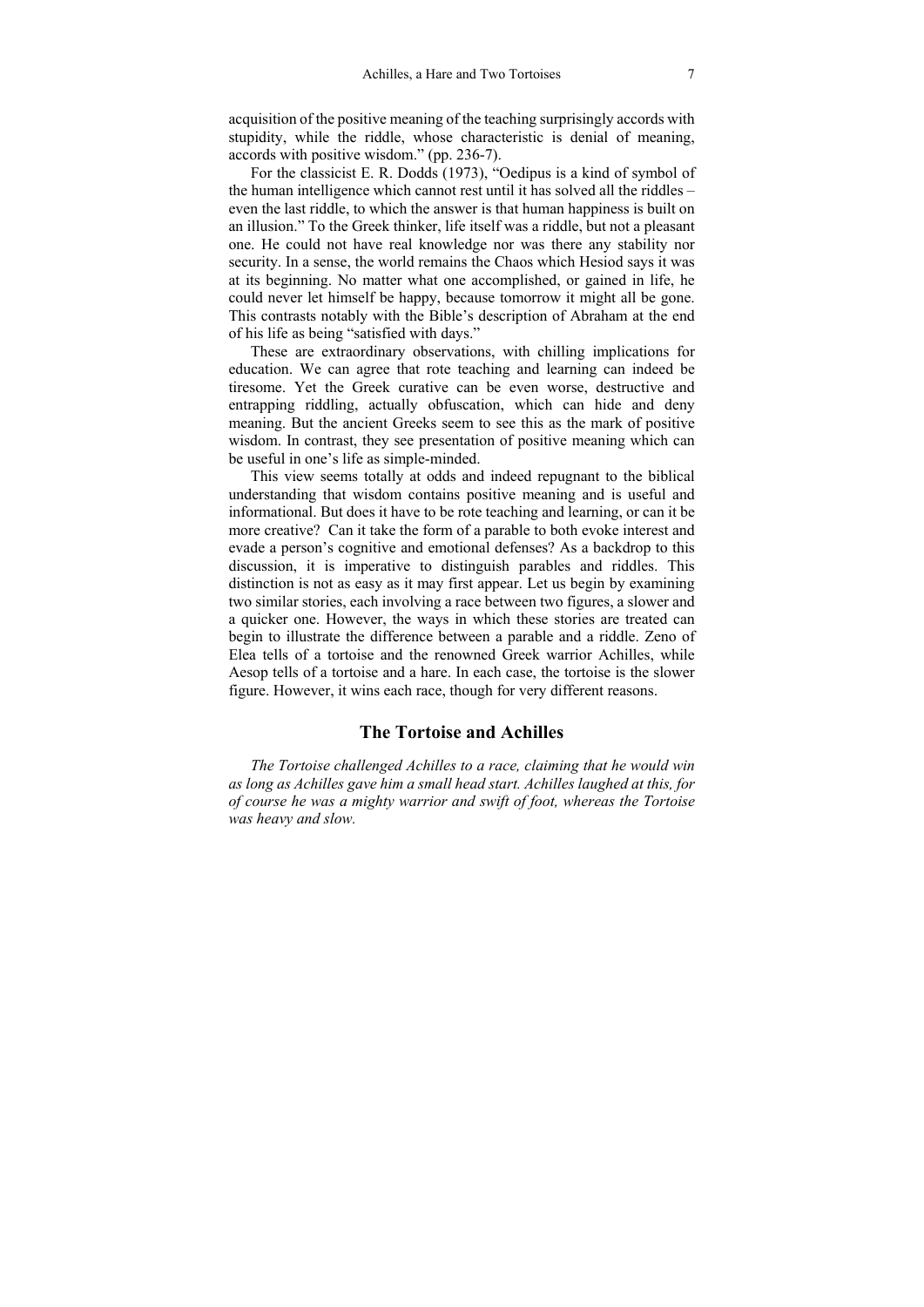#### 8 Chapter One

*"How big a head start do you need?" he asked the Tortoise with a smile. "Ten meters," the latter replied.*

*Achilles laughed louder than ever. "You will surely lose, my friend, in that case," he told the Tortoise, "but let us race, if you wish it."*

*"On the contrary," said the Tortoise, "I will win, and I can prove it to you by a simple argument."*

*"Go on then," Achilles replied, with less confidence than he felt before. He knew he was the superior athlete, but he also knew the Tortoise had the sharper wits, and he had lost many a bewildering argument with him before this.*

*"Suppose," began the Tortoise, "that you give me a 10-meter head start. Would you say that you could cover that 10 meters between us very quickly?"*

*"Very quickly," Achilles affirmed.*

*"And in that time, how far should I have gone, do you think?"*

*"Perhaps a meter—no more," said Achilles after a moment's thought.*

*"Very well," replied the Tortoise, "so now there is a meter between us. And you would catch up that distance very quickly?"*

*"Very quickly indeed!"*

*"And yet, in that time I shall have gone a little way farther, so that now you must catch that distance up, yes?"*

*"Ye-es," said Achilles slowly.*

*"And while you are doing so, I shall have gone a little way farther, so that you must then catch up the new distance," the Tortoise continued smoothly.*

*Achilles said nothing.*

*"And so you see, in each moment you must be catching up the distance between us, and yet I—at the same time—will be adding a new distance, however small, for you to catch up again."*

*"Indeed, it must be so," said Achilles wearily.*

*"And so you can never catch up," the Tortoise concluded sympathetically.*

*"You are right, as always," said Achilles sadly—and conceded the race. (Smith, 2014)* 

What is wrong with this paradox is that it creates an artificial world that distorts reality. It is not based on evidence. In actuality, Achilles will catch the tortoise. Yet Zeno's paradox represents a world where motion is impossible; before I can cover half the distance I must cover half of half the distance, and before I can do that I must cover half of half of half of the distance, and so on. This means that in reality I can never move any distance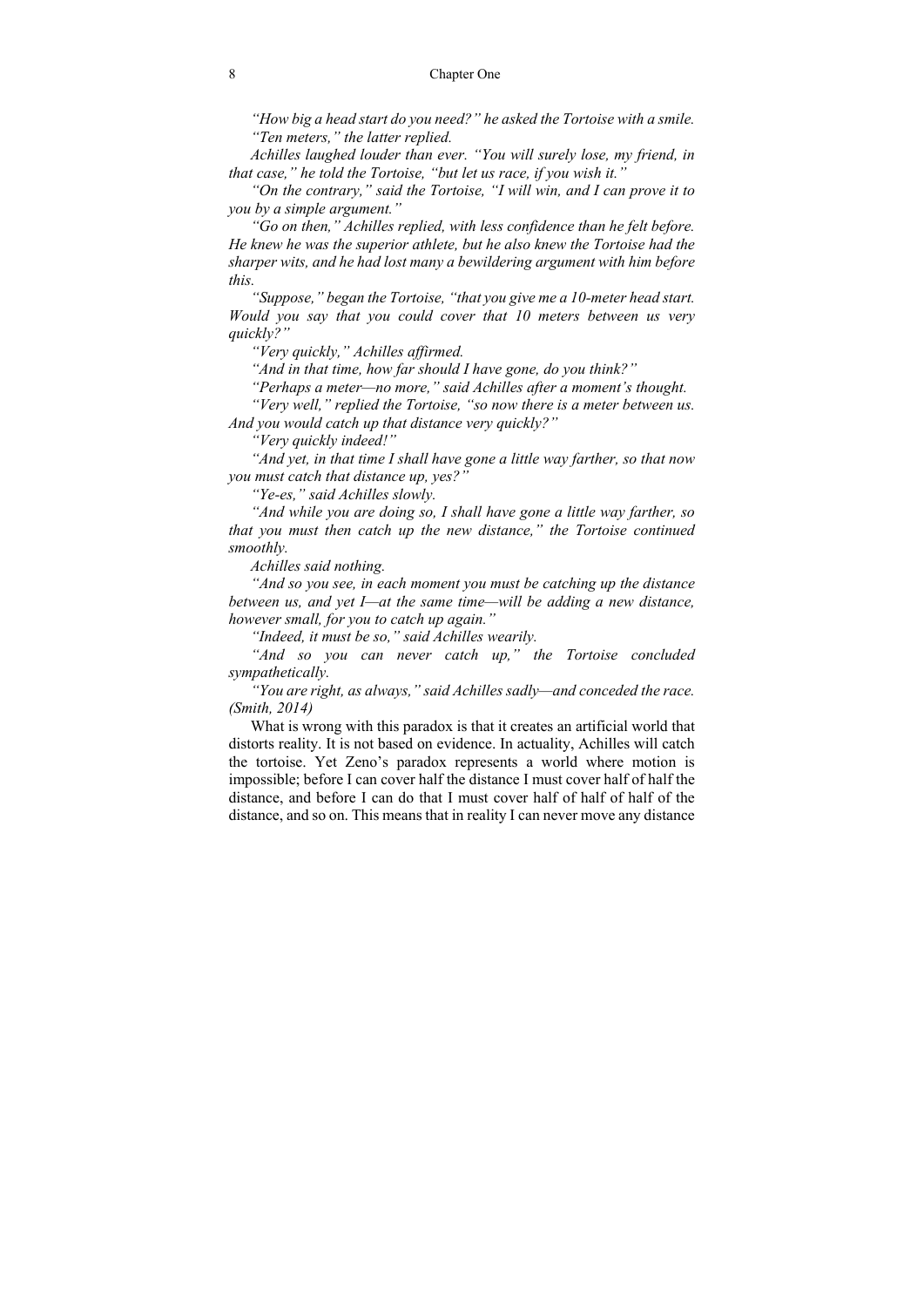at all, because doing so involves moving an infinite number of small intermediate distances first  $1$ 

#### **The Tortoise and the Hare**

Consider now Aesop's fable of The Tortoise and the Hare. What is known about Aesop is that he seems to have lived in Asia Minor around the 7th century B.C.E, and may have been a slave. It is possible he had some connection to King Croesus of Lydia and some interaction with Delphi. His fable is dramatically different from the paradox of Zeno.

 *One day a hare was bragging about how fast he could run. He bragged and bragged and even laughed at the tortoise, who was so slow. The tortoise stretched out his long neck and challenged the hare to a race, which, of course, made the hare laugh.*

*"My, my, what a joke!" thought the hare. "A race, indeed, a race. Oh! what fun! My, my! a race, of course, Mr. Tortoise, we shall race!" said the hare.*

*The forest animals met and mapped out the course. The race began, and the hare, being such a swift runner, soon left the tortoise far behind. About halfway through the course, it occurred to the hare that he had plenty of time to beat the slow trodden tortoise.*

*"Oh, my!" thought the hare, "I have plenty of time to play in the meadow here." And so he did.*

*After the hare finished playing, he decided that he had time to take a little nap. "I have plenty of time to beat that tortoise," he thought. And he cuddled up against a tree and dozed.*

*The tortoise, in the meantime, continued to plod on, albeit, ever so slowly. He never stopped, but took one good step after another.*

 $\ddot{\phantom{a}}$ 

<sup>&</sup>lt;sup>1</sup> The paradox leads to the following mathematical joke. A mathematician, a physicist and an engineer were asked to answer the following question. A group of boys are lined up on one wall of a dance hall, and an equal number of girls are lined up on the opposite wall. Both groups are then instructed to advance toward each other by one quarter the distance separating them every ten seconds (i.e., if they are distance  $d$  apart at time 0, they are  $d/2$  at  $t = 10 d/4$  at  $t = 20$ .  $d/8$  at  $t = 30$ , and so on.) When do they meet at the center of the dance hall? The mathematician said they would never actually meet because the series is infinite. The physicist said they would meet when time equals infinity. The engineer said that within one minute they would be close enough for all practical purposes. There is some dispute as to whether calculus solves this mathematical problem, which of course violates a person's actual experience.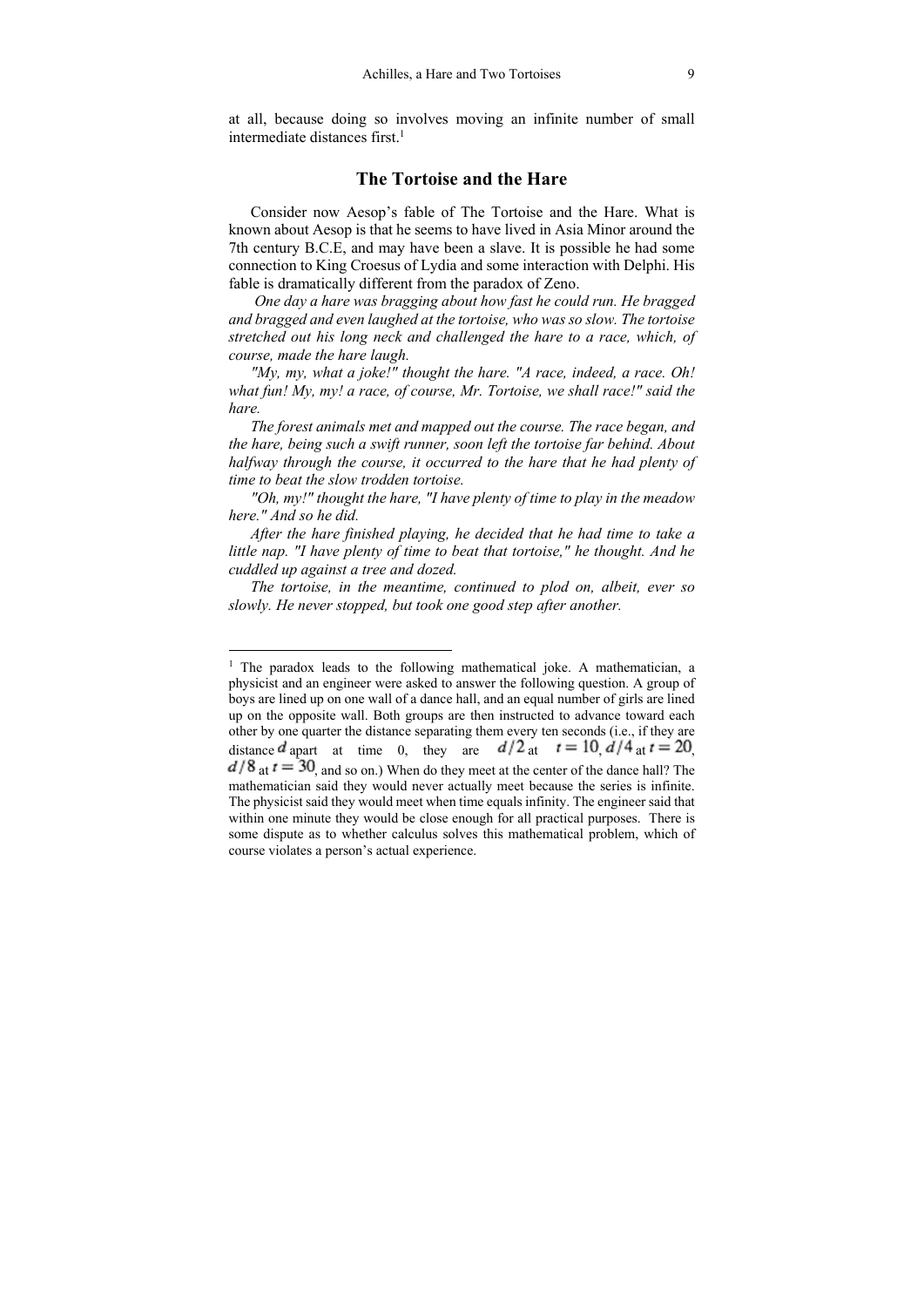*The hare finally woke from his nap. "Time to get going," he thought. And off he went faster than he had ever run before! He dashed as quickly as anyone ever could up to the finish line, where he met the tortoise, who was patiently awaiting his arrival. (Aesop, 2014)* 

 The moral of this story is clear. Do not underestimate an opponent. Do not rest on your laurels. Continue diligently on your task. These interpretations contract into the same basic life lesson. Do not cease your efforts, or you will be overtaken and surpassed. The expression of this as a fable allows its usage as a learning device which may overcome a person's defenses. For the present purposes, let us designate this as a parable which is designed to transmit a life lesson.

#### **A Comparison**

The two stories illustrate diametrically different attitudes toward knowledge and wisdom. Aesop's fable presents a life message, though perhaps in a rather negative way. The lesson is clear. To paraphrase the iconic baseball pitcher Satchel Paige, "Don't look back, someone may be gaining on you" Be alert, don't stop, take nothing for granted, do not rest on your laurels, lest you lose what you have. This is a practical lesson one can use in life. It represents applied wisdom.

Zeno's paradox is completely different. It creates an artificial theoretical conundrum with no obvious practical benefits. It represents a puzzle, in fact a riddle, an interesting one, which removes a person from practical life pursuits and redirects him into totally impractical theoretical ruminations. It is not based on evidence but on an axiomatic view of the world that may be completely inaccurate, impervious to evidence.

One is reminded of Anatole France's biting critique in *Penguin Island* of the Dreyfus trial. "It's a good idea to have evidence, but perhaps better not to…As evidence, false documents generally are worth more than real ones, first of all, because they have been created on purpose for the needs of the case. They are preferable also because they lead the mind into an ideal world and distract it from reality. Nevertheless, I believe I should have preferred not to have any evidence at all." (France, 1909).

Zeno's paradox does not lead to wisdom but rather to a false sophistication which denies reality, has no application and actually hampers a person's abil**i**ty to deal with the realities of day to day life. In actuality, Achilles will catch the tortoise in Zeno's paradox just as surely as the tortoise will catch the sleeping hare in Aesop's fable.

How strongly the parable-riddle distinction characterizes the difference in Greek and biblical thought! The implications for contemporary education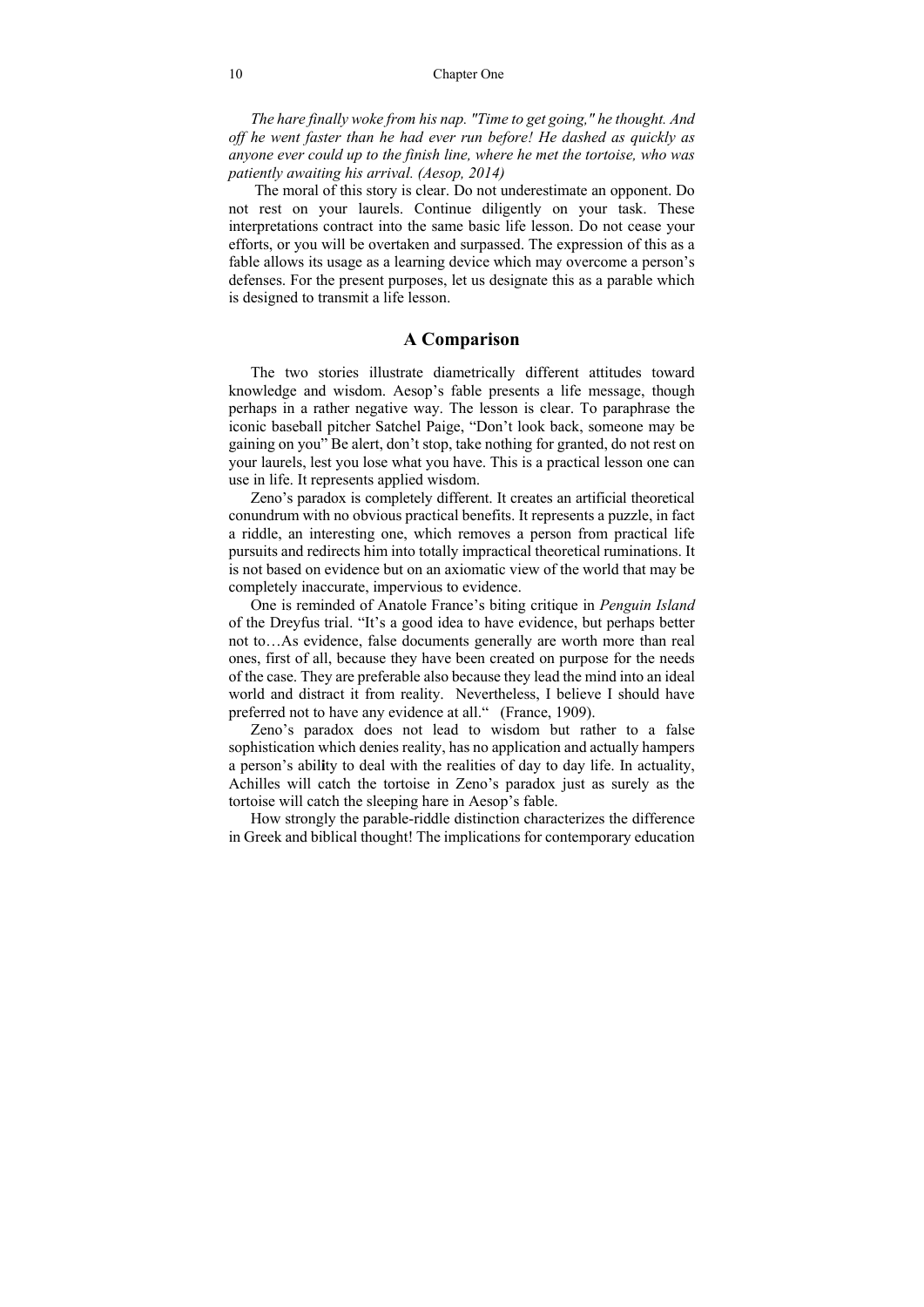are significant. Consider the different conceptions of time presented in Biblical and Greek writings in regard to two objective time events: 1) people age, and 2) there is day and night. These facts can be expressed in a boring rote manner, or they can be expressed poetically.

 The two alternate versions of the Sphinx's question to Oedipus express these realities in riddle form. The first question, aging, goes as follows: "Which creature has one voice and yet becomes four-footed and two-footed and three-footed?" Oedipus is reported to have answered: "Man, who crawls on all four as an infant, walks on two legs as an adult, and with the help of a cane as an elder." This "correct" answer to the riddle represents a cyclical curvilinear view of life. Oedipus subdues the Sphinx through answering its riddle, but is "rewarded" for this by being wedded unknowingly to his mother Jocasta, this incestuous coupling, violating and indeed obliterating the line of demarcation between one generation and the next.

This view is dramatically different from that expressed in the Hebrew Bible, where the passage of time is not feared. The passing of the matriarch Sarah illustrates that each phase of life is appreciated on its own terms and is also expressed poetically and more in parable form. "And the life of Sarah was a hundred and seven and twenty years; these were the years of the life of Sarah" (Genesis 23: 1). Rather than simply stating that Sarah died at the age of 127, Genesis says that Sarah lived 100 years and 20 years and 7 years. Rashi states that she was as free from sin at 100 as she was at 20 (there is no liability for divine punishment until 20) and she was as beautiful at age 20 as at age 7.

Consider now the second objective reality. Both day and night occur and they alternate. This second version of the Sphinx's riddle to Oedipus clearly expresses this view. "There are two sisters. One gives birth to the other, and she in turn gives birth to the first. Who are the two sisters?" Here Oedipus is reported to have answered: "Day and night, day giving birth to night, and then night giving birth to day." (Kannicht, Snell and Radt, 1971-2004; Theodectes, Fragment 4). Days and nights are sisters, each replacing the other in an endless repetitive cycle. Although more poetic and creative, the message is that no growth or development occurs. It is the same story, day after day, night after night. It is the same old "same old".

Compare this to the description of the separation of evening and morning in Genesis 1. And God saw the light that it was good; and God divided the light from the darkness. And God called the light Day, and the darkness, he called Night. And there was evening, and there was morning, one day. (1: 4-5)

 Let us raise three questions. (1) What is the relationship of evening and morning? (2) Why not speak of night and day instead of evening and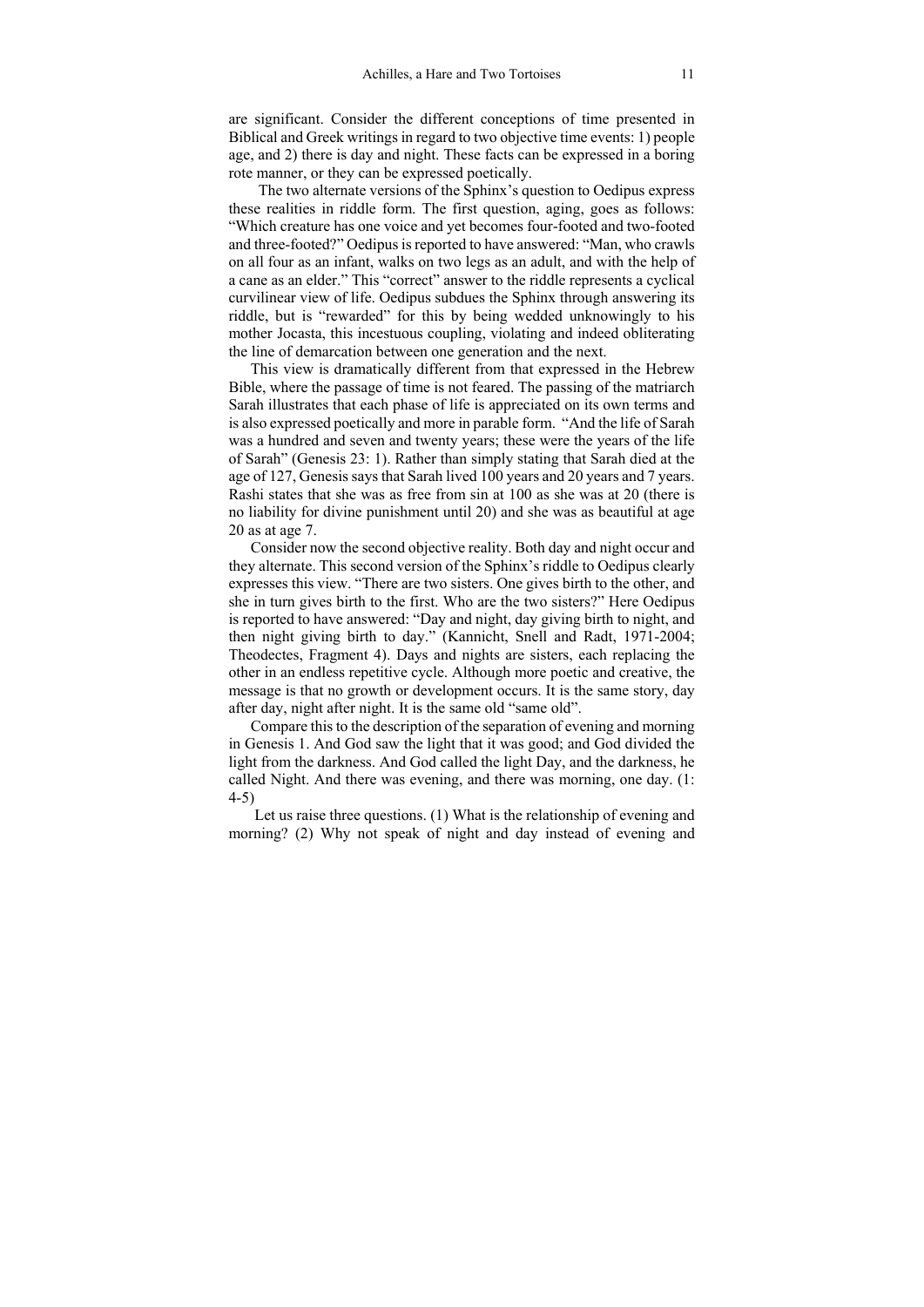morning? (3) Why does the Biblical day begin and end with evening? The sentence. "And there was evening, and there was morning," appears at the end of each of the first six days of creation, and is as poetic as the Greek riddle above. However, it provides a very different message. Life is not a cycle; day and night are not sisters. Rather each day begins unformed and in darkness and emerges into light. Evening can be seen as the parent of morning, which then grows into evening. That evening then becomes parent to a new morning, not a recycling back to the first morning. This is not simply a rote recitation of a boring fact, but instead represents a parable of growth, and is radically different than the cyclical riddle that the Sphinx poses to Oedipus. The Book of Genesis begins with an account of God's creation of the world in six days. The first day ends with "And it was evening and it was morning, one day."

Although the biblical account portrays the sun and moon as created only on the fourth day, God established an order of time and calendar from the very first day. The world He was creating would be harmonious and orderly, not chaotic. Day and night are not enemies but are both parts of God's creation. Some commentaries suggest that the day going from darkness to light symbolizes the pattern that the good person may face great challenges in this world but can look forward to the light and beauty of the next world. (See Moshe Alshich, *Torat Moshe*, Israel; Shilo, 1970, p.4b-5a).

Both the parable and riddle are attempts to circumvent rote forms of transmitting knowledge, though they use quite different forms. Chapter 2 will examine riddles as a dominant form of discourse and thought in Greek writings. Chapter 3 will examine the great number of biblical and postbiblical parables. Chapter 4 will draw on these presentations to compare Biblical and Greek views of wisdom. Finally, Chapter 5 will draw implications from this analysis for contemporary education.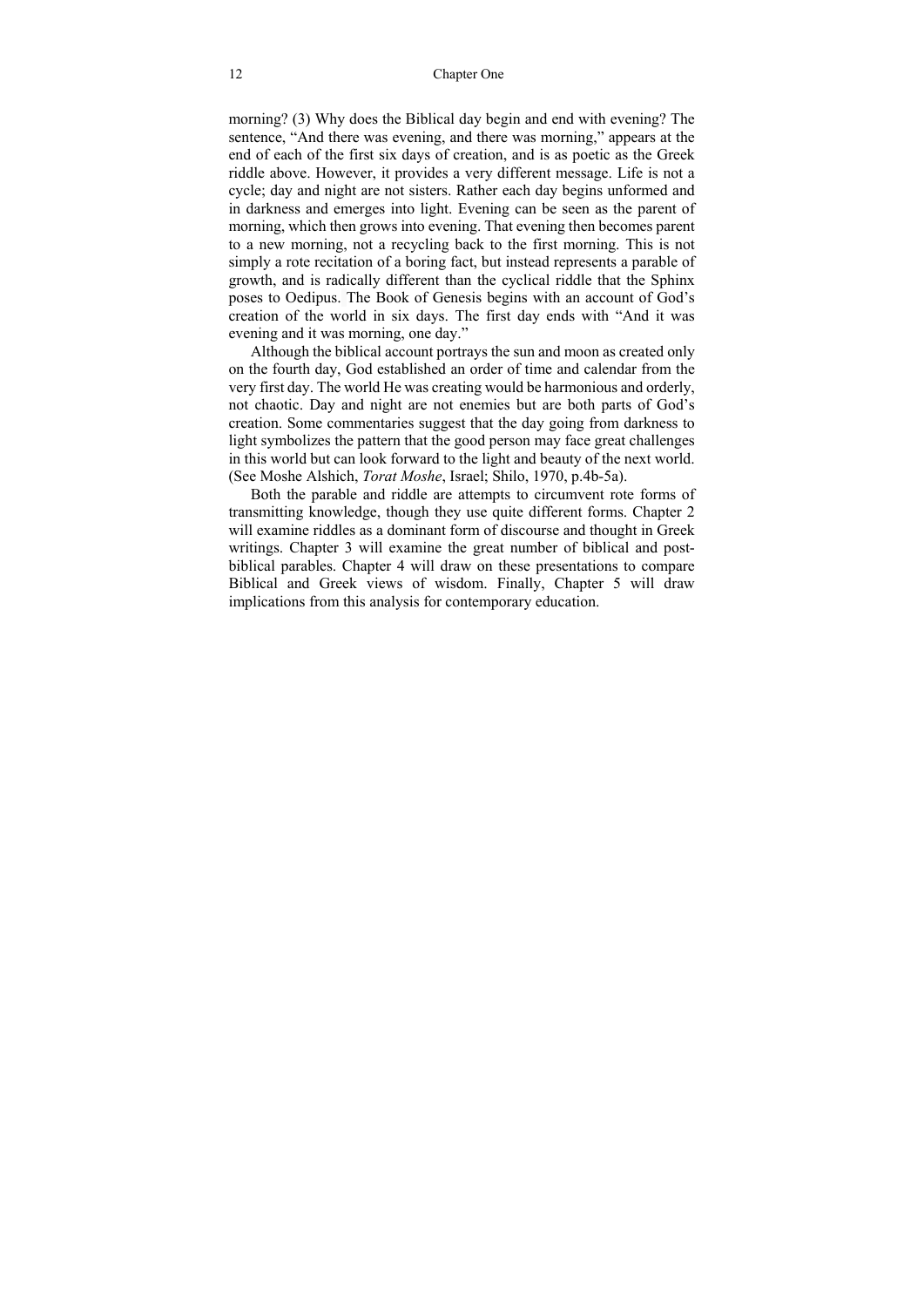## CHAPTER TWO

## RIDDLES

Riddles, like parables, avoid boredom. However, while parables are designed to illuminate a situation, riddles often aim to befuddle the listener. They do not lead anywhere. They may amuse, but they evade the basic issue, typically do not contain any useful information or insight, indeed often confuse what people's common sense tells them is true, and only distract and confuse the situation. They are likely to entrap an individual in a neverending labyrinth.

#### **Greek Riddles**

According to the Oxford Classical Dictionary, the Greeks seemed to like riddles while the Romans, a more practical people, did not (p. 924). The Dictionary defines a riddle as a "dark saying" designed to baffle or challenge the intelligence of the hearer. Life is indeed a puzzling riddle for most characters of Greek literature. They do not live according to moral commandments as in the biblical parables presented in the next chapter, but instead face the constant need to use all their tricks to protect themselves against a tricky world ruled by tricky, immoral gods and inhabited by many tricky, immoral people. Greek plays often end with the chorus musing that terrible things happen far beyond anything that mortals can anticipate or handle. They can conclude only that tragedy is the doing of fate or the gods.

Much of modern philosophy, logic, mathematics, and literature is heavily based on ideas that were conceptualized in Ancient Greece. Some riddles can be seen as promoting thinking. However, others can be used simply to distract, to entertain, to control and to entrap people. Riddling oracles are typical. The oracle typically expresses herself in maddening and often destructive enigmatic forms. Early examples of riddles in Greek literature are Hesiod fr. 160 Rz (contest of Calchas and Mopsus) and Theognis 1229f. The later *Certamen Homer et Hesiod* preserves the ancient story of Homer and the Fisherman.

Clearchus of Soli composed a work which was used by Athanaeus who himself recounts many riddles from comedies and other sources For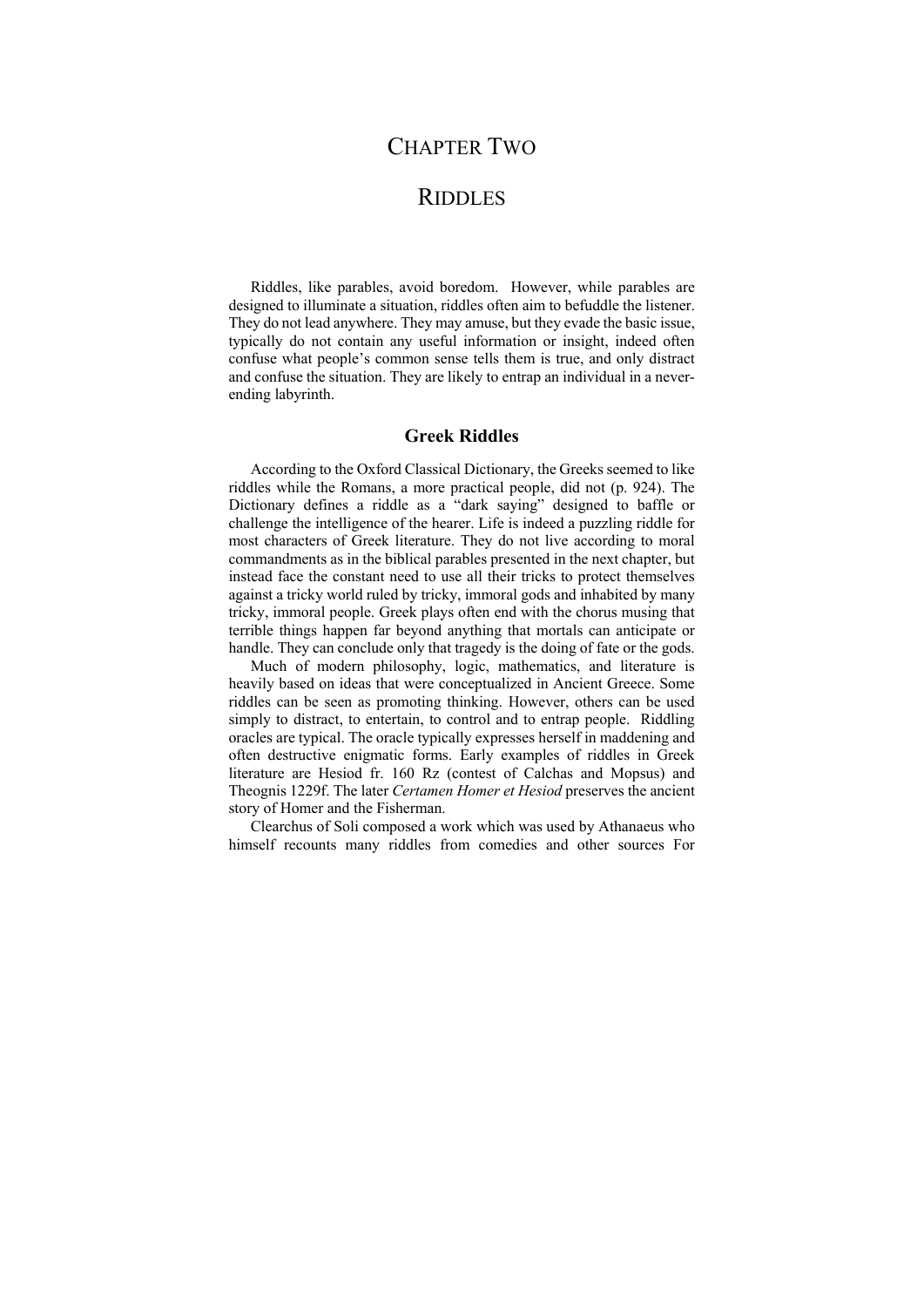Clearchus, a riddle is primarily a sportive problem based on play of language, whether a letter, syllable or a whole noun, an intellectual exercise for the sake of intellect itself.2

*Riddle of Cleobulus:* An early collection of riddles is ascribed to Cleobulus of Lindos and his daughter Cleobuline (Gaisford, *Suidae Lexicon,* 1834)*.* Consider the following riddle of Cleobulus preserved in the collection of Pamphila and presented by Diogenes Laertius (I, l.91).

Now let examine some specific riddles of ancient Greece. We quote four: 'Depending on a letter, as when we are to tell, for example, the name of a fish or a plant beginning with *a;* similarly, when the propounder requires a word which contains or does not contain a certain letter, like the riddles called the s-less; whence even Pindar composed an ode against the letter *s,* putting forth, as it were, a kind of riddle in lyric poetry. (*P. L. G.*4 frag. 79, *cf.* Athen. 455C, 467B)

Then there are riddles depending on a syllable, where, for example, we are to name something measured that begins with *ba*, like basileus (king), or that ends in nax, like Callianax, or that has the lion for its leader (*i.e.* begins with the lion, Eng. Lionel, Leonard) like Leonides, or contrariwise at the end, like Thrasyleon. (Bold-Lion) or riddles involving a whole noun, where, for example, we must give either simple or compound nouns of two syllables, wherein the form has a pompous or, conversely, a low implication; or names which are godless (lacking the stem of *theos,*"god") like Cleonymus, or have a god in them, like Dionysius;**<sup>1</sup>** in this case the noun may be made up from the name of either one or several. gods, like Hermaphroditus; or a noun beginning with Zeus, like Diocles, or with Hermes, like Hermodorus; or one ending, perhaps, in -*nicus.* Those who failed to answer as required had to drink the cup.

1

<sup>&</sup>lt;sup>2</sup> Clearchus says there are seven kinds of riddles, "Depending on a letter, as when we are to tell, for example, the name of a fish or a plant beginning with  $a$ ; similarly, when the propounder requires a word which contains or does not contain a certain letter, like the riddles called the s-less; whence even Pindar composed an ode against the letter s, putting forth, as it were, a kind of riddle in lyric poetry (*P. L. G.*4 frag. 79, *cf.* Athen. 455C, 467B). Then there are riddles depending on a syllable, where, for example, we are to name something measured that begins with *ba* like basileus (king), or that ends in -*nax*, like Callianax, or that has the lion for its leader, like Leonides, or at the end, like Thrasyleon. Or riddles involving a whole noun, where, for example, we must give either simple or compound nouns of two syllables, wherein the form has a pompous or, conversely, a low implication; or names which are godless like Cleonymus, or have a god in them, like Dionysius. In this case the noun may be made up from the name of either one or several gods, like Hermaphroditus; or a noun beginning with Zeus, like Diocles, or with Hermes, like Hermodorus; or one ending, perhaps, in -nicus. Those who failed to answer as required had to drink the cup, This is the answer that Clearchus gives but leaves the name of the cup unspecified.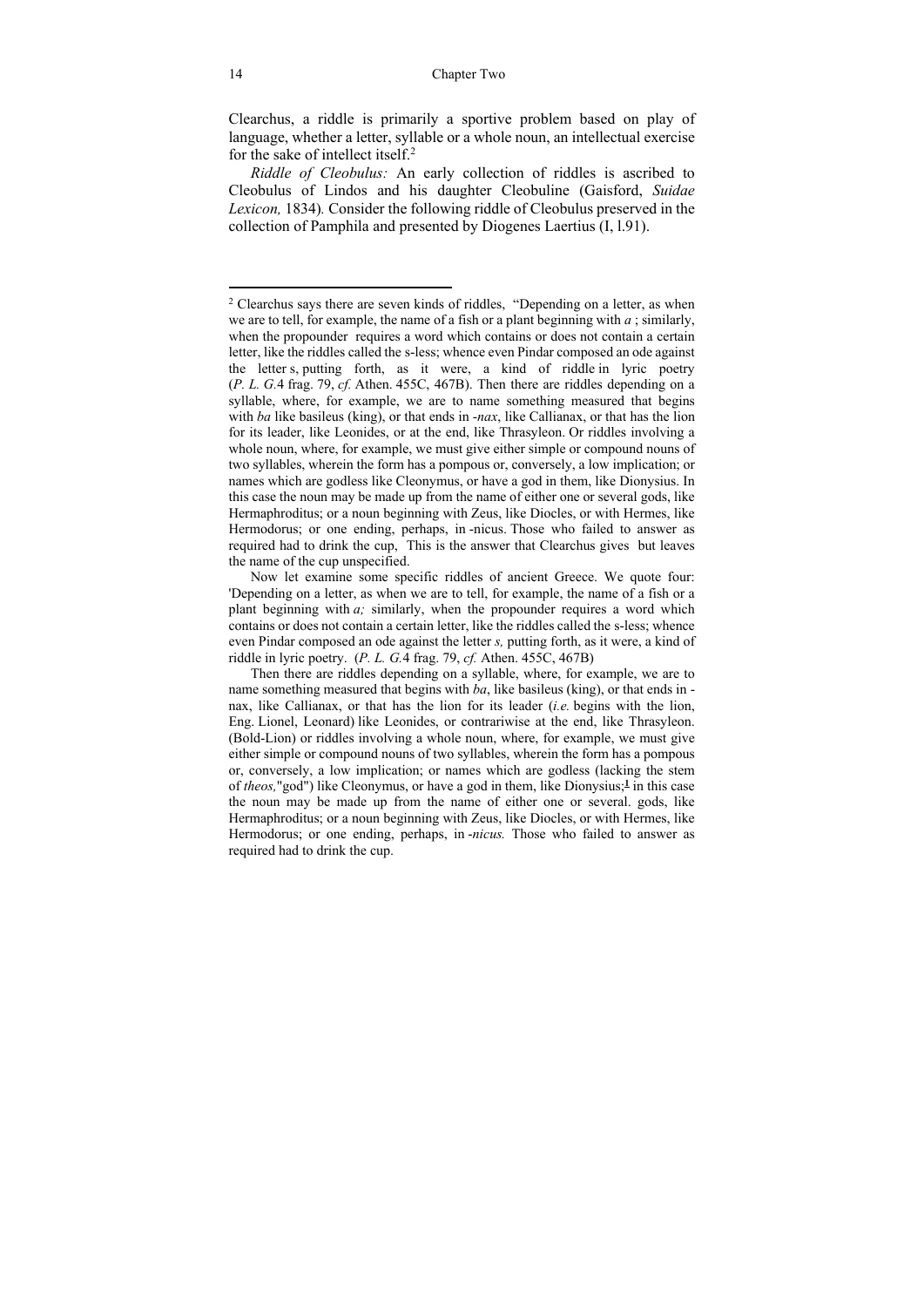#### Riddles 15

One sire there is, he has twelve sons, and each of these has twice thirty daughters different in feature; some of the daughters are white, the others again are black; they are immortal, and yet they all die. Answer: The year.

This is a clever riddle which stimulates the intellect, but it is difficult to discern any lesson. It is simply a poetic statement that the year has twelve months, and thirty days within these months each consisting of a day and night. It really at heart is a cyclical message of endless repetition and does not touch the question of aging and spiritual and emotional meaning of the passage of time in human development.

*Riddle of Alexis:* Alexis, in *Sleep*, propounds the following riddle "A. It is not mortal nor yet immortal; rather, it has a nature so mixed that its life is neither in man's estate nor in a god's, but its substance ever grows fresh and then dies again; it may not be seen by the eye, yet it is known of all. B. You always delight, woman, in puzzling me with riddles. A. Yes, but what I say is simple and plain to understand. B. What child, then, can have such a nature as that? A. Sleep, my daughter, the bringer of release from mortal woes." (II, l.385). While this riddle is clever, one must ask what do people gain from it?

*Riddles of Eubulus:* Eubulus in *Sphinx-Cario* presents the following interchange between persons A and B, in fact solving the riddle himself **"**A. It has no tongue, yet it talks, Its name is the same for male or female, steward of its own winds, hairy, or sometimes hairless; saying things unintelligible to them that understand, drawing out one melody after another; one thing it is, yet many, and if one wound it, it is unwounded. Tell me, what is it? Why are you puzzled? B. It's Callistratus! A. No, it's the rump. B. You keep talking drivel. A. No, really; this it is, one and the same, that tongueless speaks; it has one name though belonging to many; wounded it is unwounded; it is hairy and hairless. What would you? Guardian of many gales . . .. 'Locust-eyed, no front-snout, double-headed, a warrior that destroys the seed of young unborn.' This is the Egyptian weasel; for it takes the eggs of crocodiles, before the seed is formed into the likeness of the animal, breaks them up and then destroys them. And since it is doublemouthed, it can sting from behind and bite with its lips...— 'I know one that is heavy when he is young, and when he becomes old, though wingless, he lightly flies and leaves the land invisible.' This is down from a thistle. For it 'stands firmly in the seed when it is young, but when it has cast that off it is light and takes to flight, being blown about, you see, by little boys.' — 'There is an image which stands on top, its lower parts gaping, bored sharply clear through from head to foot; it gives birth to men at the tail, each one in his turn, and some of them obtain the right to live, while others must wander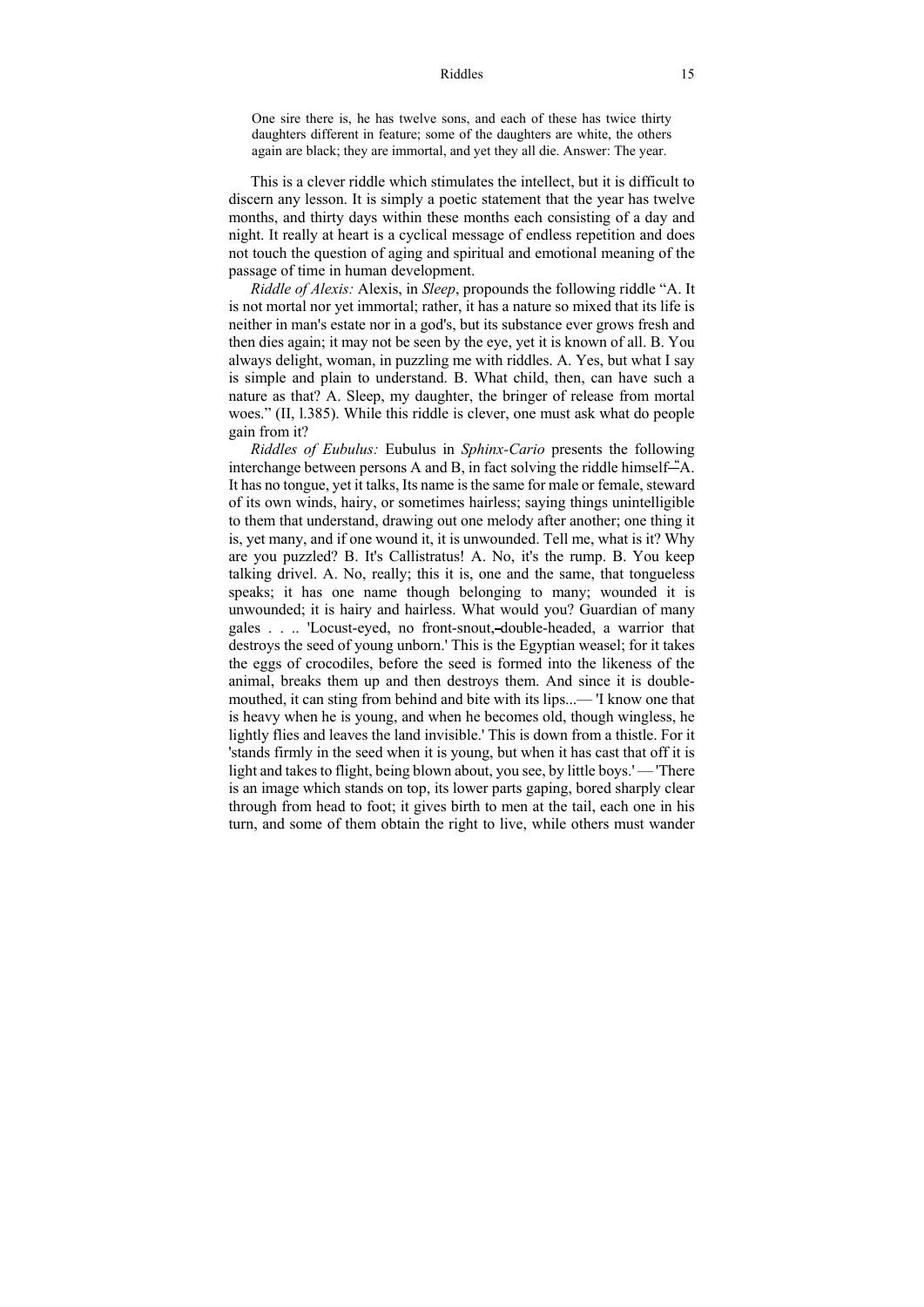forth, each bearing his own fate in his own person, but calling out. Beware!"

What does one make of such riddles? They seem to describe a frightening world of hidden and insurmountable dangers, where one's very attempt to improve one's situation and find safety, come to naught. Indeed. This is a world where one's very attempts to extricate himself from his situation, plunge him, like Uncle Remus's Brer Rabbit, even more deeply into the trap of the Tar Baby. The more one tries to escape, the more enmeshed he becomes.

*Riddles of Antiphanes*; In *The Riddle*, Antiphanes describes an interchange between two men: A and B. "A. A man who expected to wrap his net round many fish pulled in a single perch at great expense; disappointed in her, the grey mullet brought him another like her. For a perch willingly follows a black-tail. B. Grey mullet, man, black-tail! I don't know what you mean. You are really talking nonsense. A. Well, I'll tell you plainly. Many a man who gives his goods knows not that he has given them, to whom he has given them, nor even that he now has what he did not want at all. B. What? Someone gave what he did not give, and has what he does not have, I can't make head or tail of that. A. Well, that's what the riddle said. All that you know, you don't know at this moment, nor all that you have given, nor all that you have in place of it. It meant something like that.

B. Well then, I should like in my turn to put a riddle to you. A. Go ahead. B. A Pinna and a mullet, two fishes with voices, were talking a lot, but concerning what and to whom they thought they were saying something, they talked not at all. For the one addressed couldn't understand a word, so that, while their talk was addressed to him, they were talking a lot to themselves, and may Demeter destroy them both!"

In *Sappho*, Antiphanes represents the poet as propounding riddles in the following manner. Sappho says: "There is a feminine being which keeps its babes safe beneath its bosom; they, though voiceless, raise a cry sonorous over the waves of the sea and across all the dry land, reaching what Mr. L's they desire, and they may hear even when they are not there; but their sense of hearing is dull." Someone solves this by saying: "That being of which I speak is the state, the babes she nourishes within her are the politicians. These, by their bawling, draw hither receipts across the sea from Asia and from Thrace. The people, meanwhile, sit near them while they feed and brawl continuously, neither hearing nor seeing anything."

Sappho responds as follows: "You talk nonsense always. For how, father, could a politician be voiceless? B. If he is convicted three times of unconstitutional measures! So there! I thought I understood what you were talking about. However, tell me yourself." Then Antiphanes represents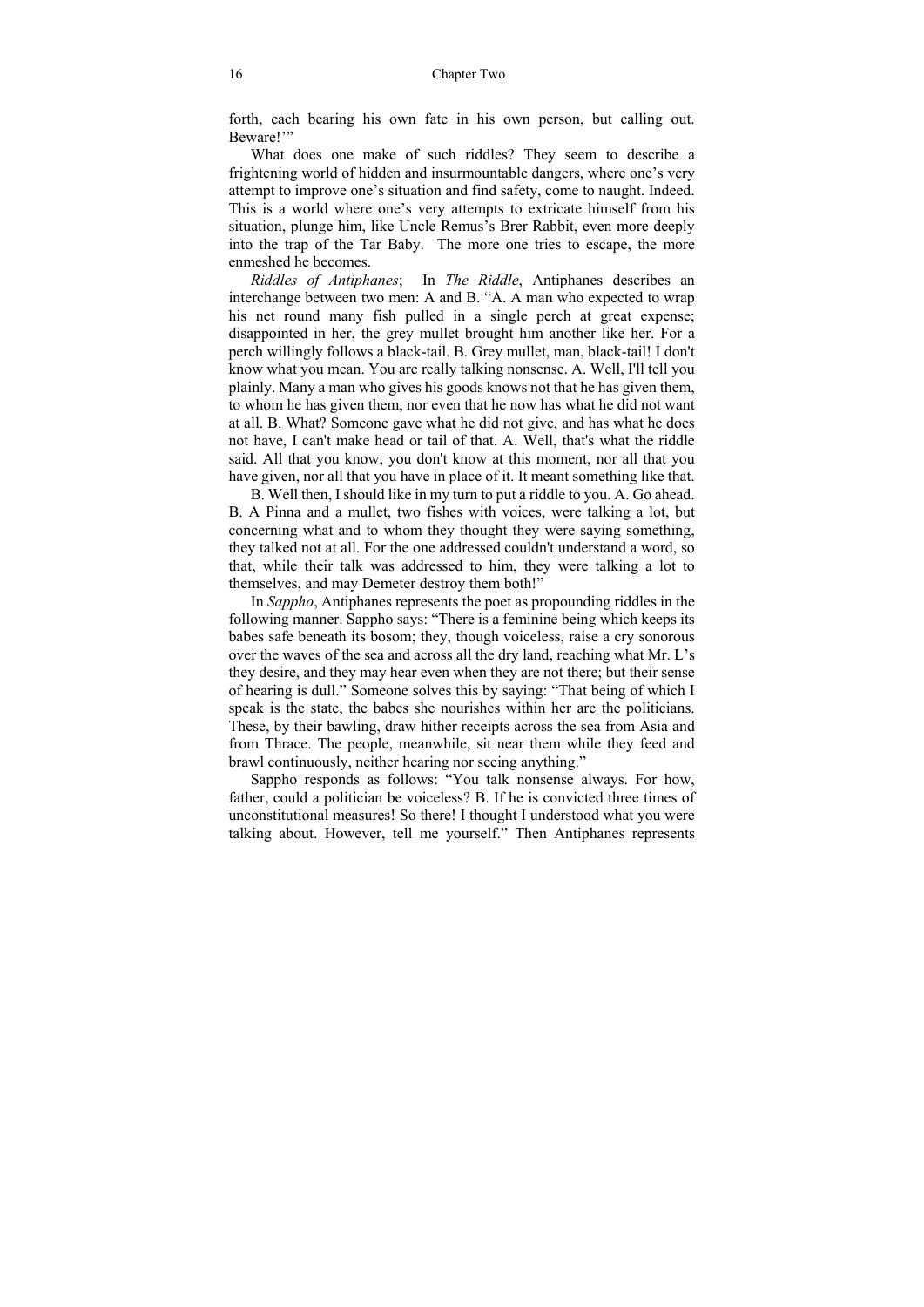#### Riddles 17

Sappho as solving the riddle thus: "The feminine being, then, is an epistle, the babes within her are the letters it carries round; they, though voiceless, talk to whom they desire far away; yet if another happen to be standing near when it is read, he will not hear."

*Riddle of Diphilus:* Diphilus, in *Theseus*, says three Samian girls were once propounding riddles while drinking at the festival of Adonis; and one put to them the following riddle: "What is the strongest thing in the world?" One of them answered, "Iron," and produced the proof of this, saying, because men dig and cut everything with it and use it for every purpose. After she was applauded the second girl proceeded and said that the blacksmith possessed much greater strength, for he, in doing his job, bends the iron, no matter how strong, softens it, and does anything he pleases with it. But the third declared **"**Love: iron is strong, but the blacksmith is stronger than iron, and love can subdue the blacksmith."

*Riddles of Calchas and Mopsus:* The 12<sup>th</sup>century C.E. Byzantine mythographer John Tzetzes reports anecdotes of the prowess of Mopsus. Having been consulted, on one occasion, by Amphilochus, who wished to know what success would attend his arms in a war which he was going to undertake, he predicted the greatest calamities; but Calchas, who had been the soothsayer of the Greeks during the Trojan War, promised the greatest successes. Amphilochus followed the opinion of Calchas, but the prediction of Mopsus was fully verified. This had such an effect upon Calchas that he died soon after. Apollodorus describes the death of Calchas to his being defeated in a battle of riddles that he and Mopsus asked each other in a contest of skill in divination. Calchas first asked his antagonist how many figs a neighboring tree bore; "Ten thousand and a bushel", replied Mopsus, "and one fig over." The figs were gathered, and Mopsus' answer was found to be correct. Mopsus now, to try his adversary, asked him how many young ones a certain pregnant sow would bring forth, and at what time. Calchas answered "eight", whereupon Mopsus smiled and said: "Calchas, you fall short of true prophecy but I, who am the son of Apollo and Manto, have a wealth of keen vision. I say that there are not eight as Calchas says, but nine in the womb, all males and that they will be born together exactly at the sixth hour." The morrow proved the veracity of his prediction, and Calchas died through the grief which his defeat produced and was buried at Notium (*Apollodorus,.271, Epitome 6: 2-4).*

*A Riddle of Theodectes*. Theodectes of Phaselis was very competent in discovering the answer to a riddle put to him. "What thing in its nature is largest at its creation and at its decline, but is smallest at its prime." He puts it thus: '"What thing is that which is not among all the things that Earth, the nurse, brings forth, nor the sea, nor has any growth in its limbs like that of